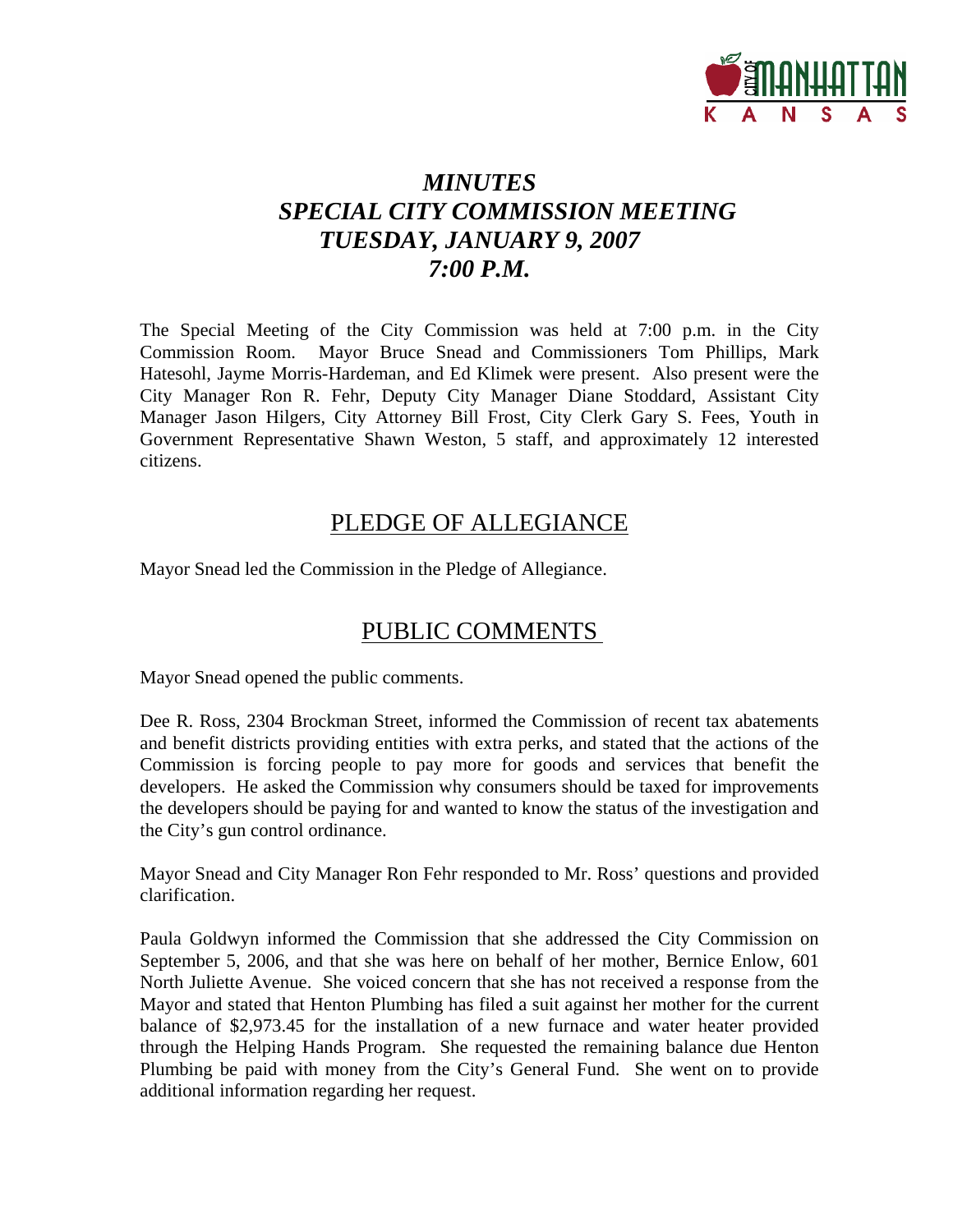# PUBLIC COMMENTS *(CONTINUED)*

Mayor Snead responded to questions from Ms. Goldwyn.

Bill Frost, City Attorney, informed the Commission that he could comment on the item, but that it is complicated and it is detailed. He added that the City of Manhattan has very little to do with the issues that are being discussed.

After further discussion between Mayor Snead and Ms. Goldwyn, Mayor Snead informed Ms. Goldwyn that she would be contacted within the next two days to schedule a meeting and to discuss the issue.

Hearing no other comments, Mayor Snead closed the public comments.

# COMMISSIONER COMMENTS

Mayor Snead recognized Sean Weston, Youth in Government representative. He then commented about his Rutgers Scarlet Knights sweatshirt and cap he was wearing as a result of a friendly competition between himself and Mayor Brian Waller, of Piscataway, New Jersey, as Rutgers defeated K-State in the Texas Bowl.

Commissioner Phillips requested that the Commission be provided with a memo updating them on the outcome of the meeting with Ms. Goldwyn.

# CONSENT AGENDA

(\* denotes those items discussed)

#### **MINUTES**

The Commission approved the minutes of the Regular City Commission Meeting held Tuesday, December 19, 2006.

#### **CLAIMS REGISTER NO. 2575**

The Commission approved Claims Register No. 2575, authorizing and approving the payment of claims from December 13, 2006, to December 26, 2006, in the amount of \$3,345,638.42.

#### **LICENSE – RENEWALS**

The Commission approved the applications Tree Maintenance license for calendar year 2007. *(See Attachment No. 3)*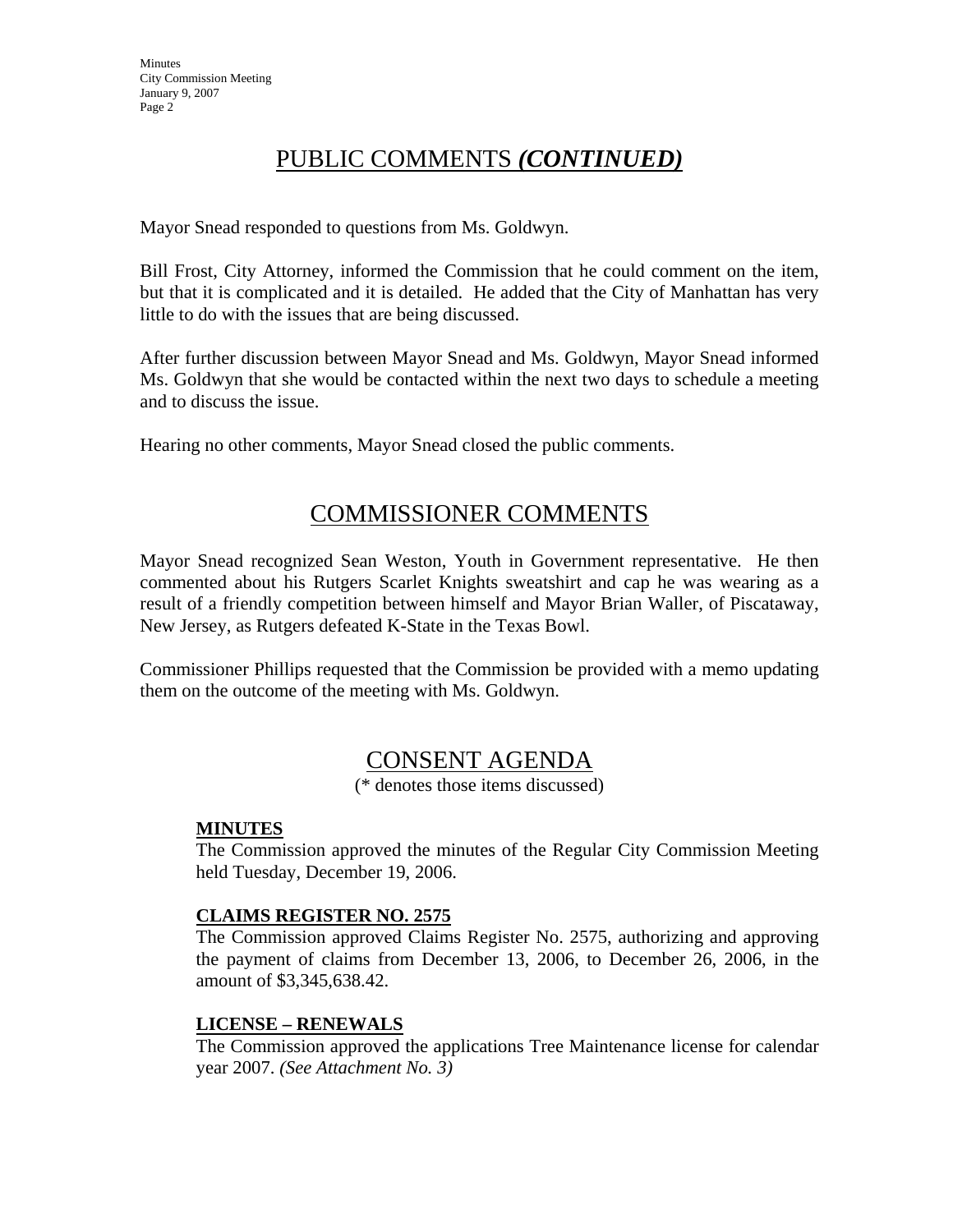# CONSENT AGENDA (*CONTINUED*)

#### **FINAL PLAT – STONE POINTE ADDITION, UNIT TWO**

The Commission accepted the easements and rights-of-way, as shown on the Final Plat of Stone Pointe Addition, Unit Two, generally located along the east side of Scenic Drive, northeast of the intersection of Scenic Drive and Powercat Place, and southeast of the intersection of Scenic Drive and Highland Ridge Drive, based on conformance with the Manhattan Urban Area Subdivision Regulations.

#### **ORDINANCE NO. 6600 – FRANCHISE AGREEMENT – KANSAS GAS SERVICE**

The Commission approved Ordinance No. 6600 authorizing the City to enter into a franchise agreement with Kansas Gas Service.

#### **ORDINANCE NO. 6601 – REZONE – 615 and 626 SOUTH 10<sup>TH</sup> STREET**

The Commission approved Ordinance No. 6601 rezoning Lots 441-465, Ward 5, generally located at 615 South  $11<sup>th</sup>$  Street and 626 South  $10<sup>th</sup>$  Street, from I-3, Light Industrial District, to LM-SC, Light Manufacturing-Service Commercial District, based on the findings in the Staff Report *(See Attachment No. 1)*.

#### **FIRST READING – EXPAND – NORTH PROJECT AREA TRANSPORTATION DEVELOPMENT DISTRICT**

The Commission approved first reading of an ordinance expanding the North Project Area Transportation Development District.

#### **CHANGE ORDER NO. 1-FINAL – WOODLAND HILLS ADDITION, UNIT 5, PH II, AND UNIT 6, PH 1 – STREET IMPROVEMENTS (ST0523)**

The Commission approved Change Order No. 1-Final for Woodland Hills Addition, Unit 5, Ph II, and Unit 6, PH I, Street Improvements (ST0523) resulting in a net increase in the amount of  $$4,624.00 (+1.7%)$  to the contract with Larson Construction Company, Inc., of Manhattan, Kansas.

#### **CHANGE ORDER NO. 1-FINAL – BROOKFIELD ADDITION, UNIT 8 – STREET IMPROVEMENTS (ST0610)**

The Commission approved Change Order No. 1-Final for Brookfield Addition, Unit 8, Street and Storm Drainage Improvements (ST0610) resulting in a net decrease in the amount of \$16,095.00 (-2.4%) to the contract with Meadows Construction Co., Inc., of Tonganoxie, Kansas.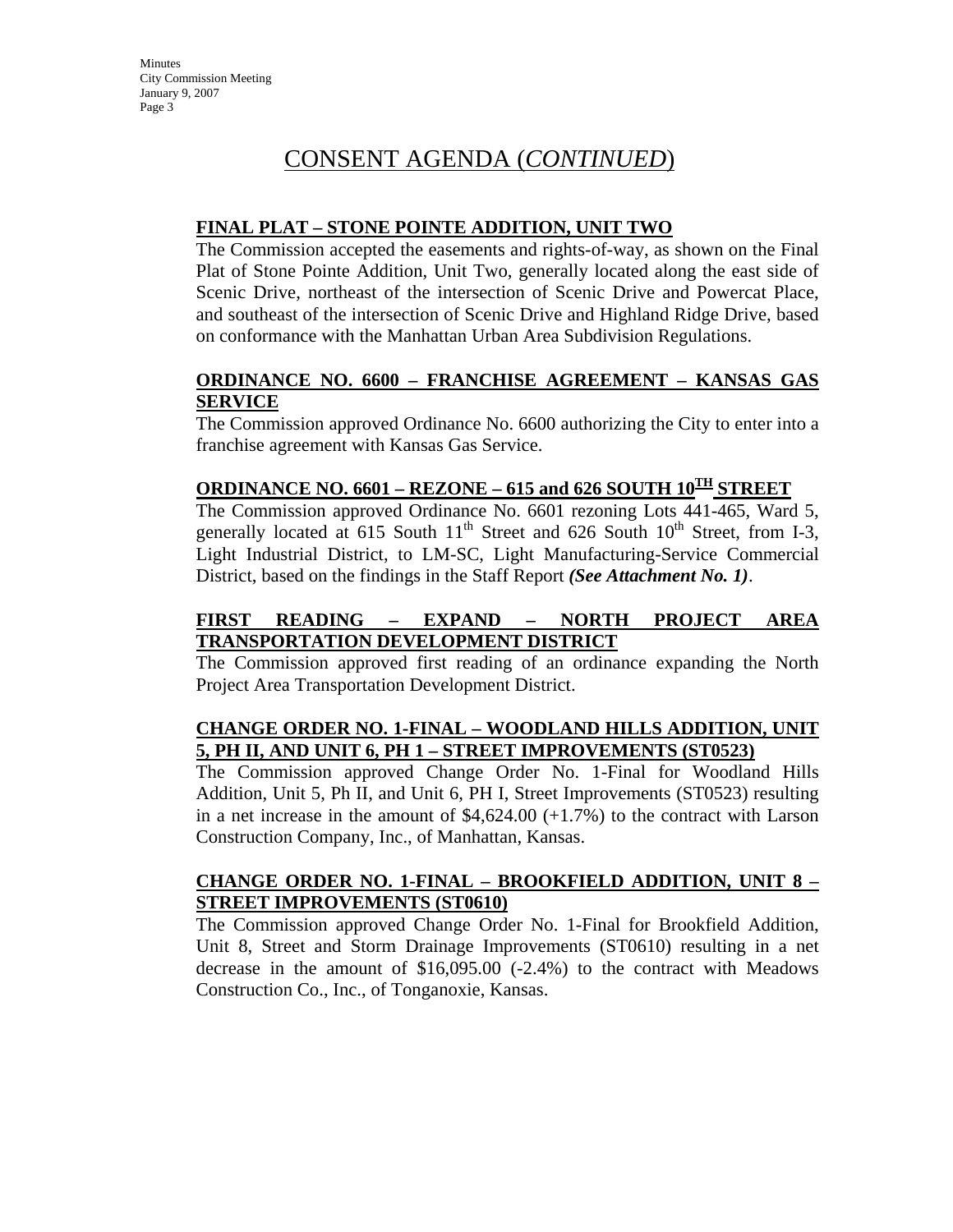# CONSENT AGENDA (*CONTINUED*)

#### **CHANGE ORDER NO. 1-FINAL – ABBOTT ACRES ADDITION – WATER IMPROVEMENTS (WA0604)**

The Commission approved Change Order No. 1-Final for Abbott Acres Addition Water Improvements (WA0604) resulting in a net decrease in the amount of \$60.00 (-.6%) to the contract with Walters-Morgan Construction Co., of Manhattan, Kansas.

### **CHANGE ORDER NO. 1-FINAL – STONE POINTE ADDITION, UNIT 1 – WATER IMPROVEMENTS (WA0608)**

The Commission approved Change Order No. 1-Final for Stone Pointe Addition, Unit 1, Water Improvements (WA0608) resulting in a net increase in the amount of \$1,242.20 (+0.5%) to the contract with Walters-Morgan Construction Co., of Manhattan, Kansas.

#### **CHANGE ORDER NO. 1-FINAL – WESTERN HILLS, UNIT 13 – WATER IMPROVEMENTS (WA0603)**

The Commission approved Change Order No. 1-Final for Western Hills, Unit 13, Water Improvements (WA0603) resulting in a net decrease in the amount of \$60.00 (-0.1%) to the contract with Walters-Morgan Construction Co., of Manhattan, Kansas.

### **CHANGE ORDER NO. 1-FINAL – WESTERN HILLS, UNIT 13 – SANITARY SEWER IMPROVEMENTS (SS0603)**

The Commission approved Change Order No. 1-Final for Western Hills, Unit 13, Sanitary Sewer Improvements (SS0603) resulting in a net increase in the amount of \$358.00 (+0.4%) to the contract with Walters-Morgan Construction Co., of Manhattan, Kansas.

#### **CHANGE ORDER NO. 1-FINAL – WESTERN HILLS, UNIT 13 – STORM WATER IMPROVEMENTS (SM0601)**

The Commission approved Change Order No. 1-Final for Western Hills, Unit 13, Storm Water Improvements (SM0601) resulting in a net decrease in the amount of \$850.00 (-1.9%) to the contract with Walters-Morgan Construction Co., of Manhattan, Kansas.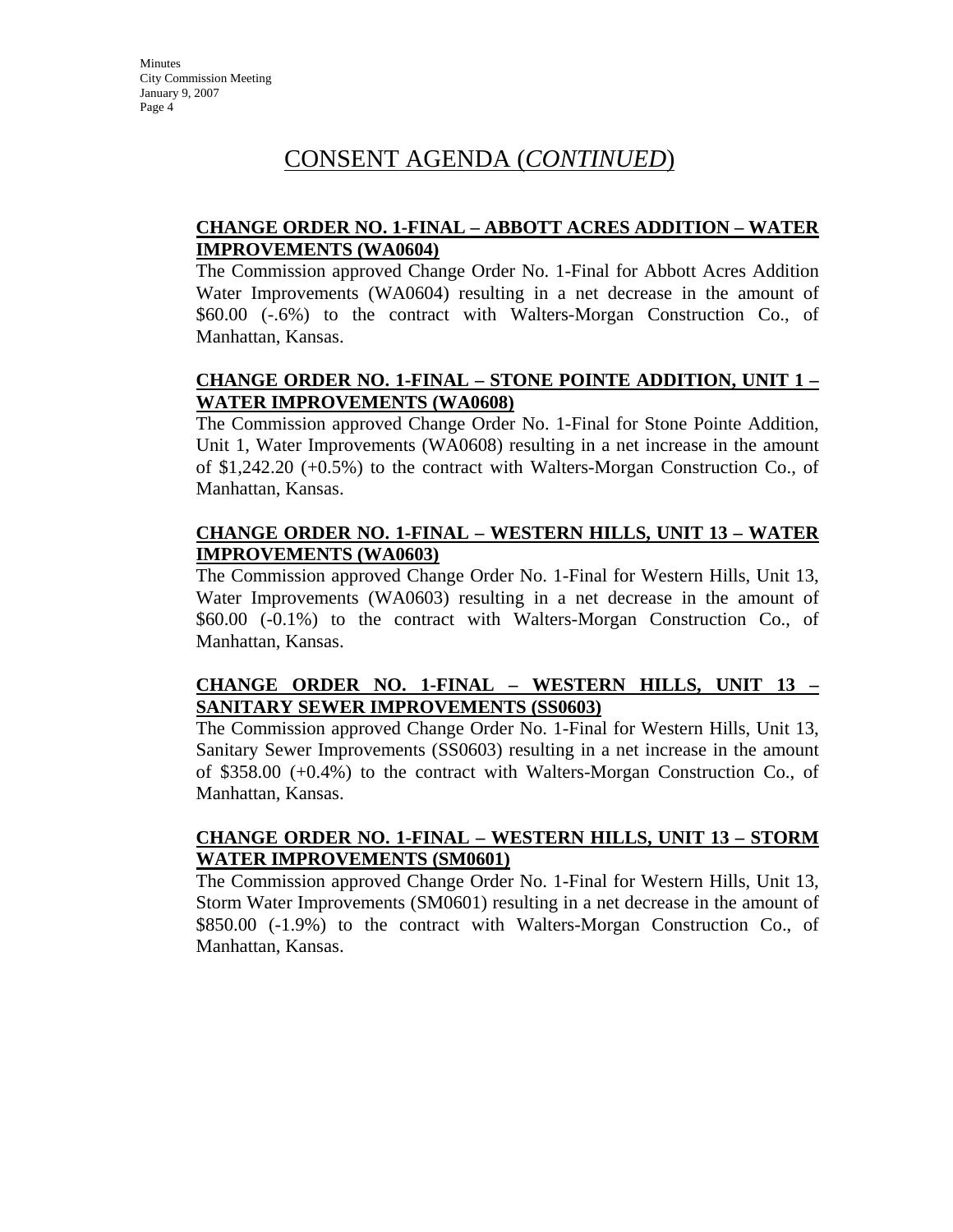# CONSENT AGENDA (*CONTINUED*)

## **\* RESOLUTION NO. 010907-A – KDOT AWARD CONTRACT – SETH CHILD/SOUTHWIND ROAD/AMHERST AVENUE INTERSECTONS IMPROVEMENTS (ST0413)**

David Darling, 131 E.J. Frick, informed the Commission that he was delighted to see the turning lane improvements at Seth Child and Amherst Avenue on the consent agenda and asked the Commission to approve the item.

The Commission authorized the Mayor and City Clerk to execute the Construction Engineering Agreements with KDOT; authorized the Mayor and City Clerk to approve the award of a contract for improvements at the intersection of Southwind Road and Amherst Avenue along Seth Child Road (K-113); and approved Resolution No. 010907-A authorizing construction and financing for the Southwind Road and Amherst Avenue Intersection Improvements (ST0413).

#### **RELOCATION OF UTILITIES AGREEMENTS – K18/WILDCAT CREEK ROAD INTERSECTION IMPROVEMENTS (ST0303 )**

The Commission authorized the Mayor and City Clerk to execute the agreements with Westar Energy, AT&T, and Kansas Gas Service for relocation of utilities associated with the intersection improvements at Fort Riley Boulevard and Wildcat Creek Road (ST0303).

#### **LEASE AGREEMENT – HERTZ RENT-A-CAR**

The Commission authorized the Mayor and City Clerk to execute the Airport Lease Agreement with Hertz Rent-A-Car.

#### **\* OPERATING AGREEMENT – CONCESSION STANDS**

Curt Loupe, Director of Parks and Recreation, and Ron Fehr, City Manager, answered questions from the Commission.

Item was tabled at the request of Commissioner Klimek.

## **\* 2007 SSAB CONTRACT – SALVATION ARMY**

Geri Simon, Chair, Social Services Advisory Board, provided additional clarification on the item and answered questions from the Commission.

The Commission approved the proposed contract in the amount of \$40,000.00 for the 2007 City Budget year and authorized the Mayor and City Clerk to execute said annual contract with the Salvation Army.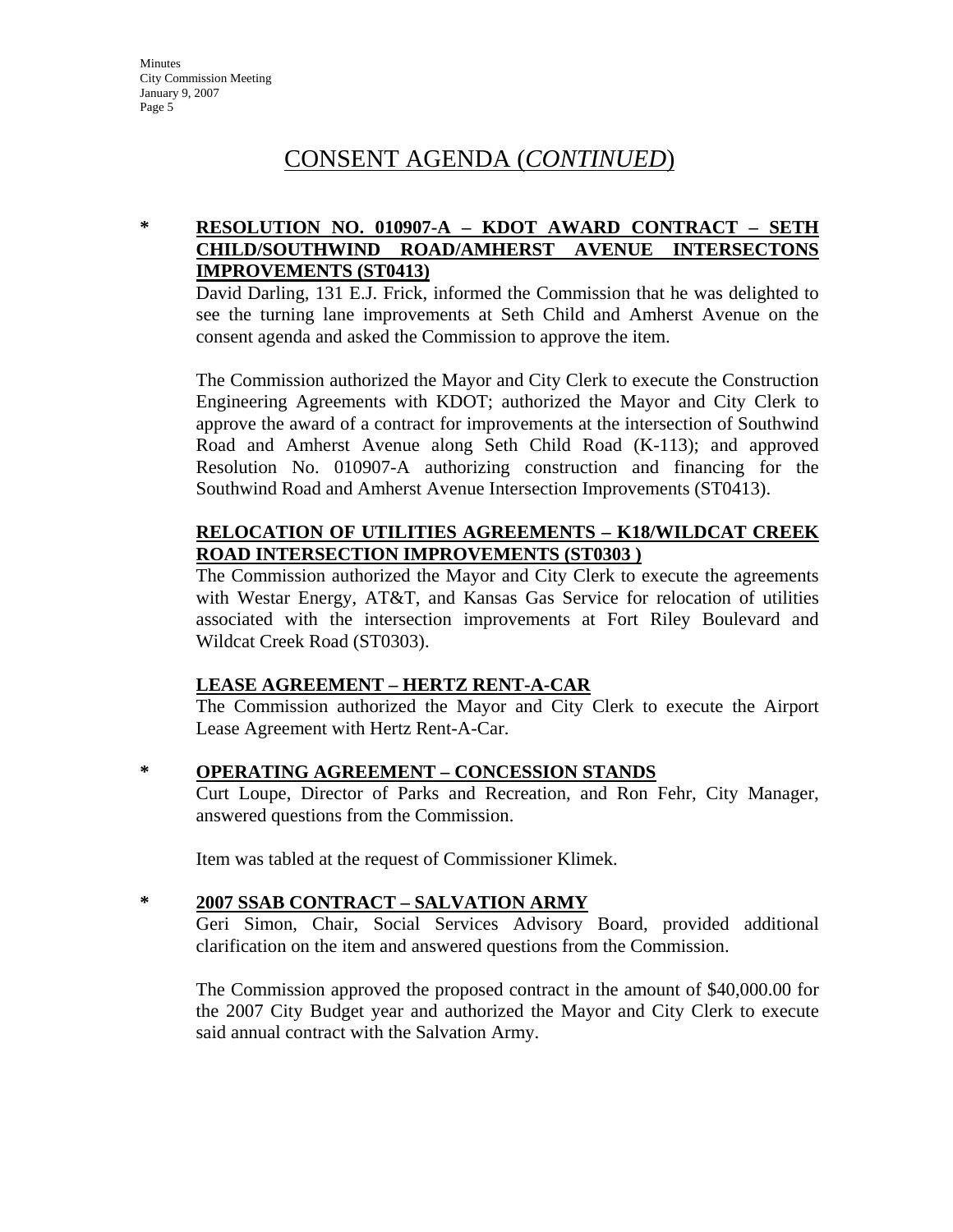## CONSENT AGENDA (*CONTINUED*)

#### **BOARD APPOINTMENTS**

The Commission approved appointments by Mayor Snead to various boards and committees of the City.

#### *Corporate Technology Park Architectural Review Committee*

Re-appointment of Stacy Kohlmeier, Auth-Florence, 5935 Corporate Drive, to a three-year term. Ms. Kohlmeier's term begins immediately and will expire on August 15, 2009.

#### *Downtown Business Improvement District*

Appointment of Evan Grier, 418 Poyntz Avenue, to fill an unexpired term for Mark Knackendoffel. Mr. Grier's term begins immediately and will expire on December 31, 2007.

After discussion, Commissioner Phillips moved to approve the consent agenda, as presented, with Item L: Concessions Operating Agreement, being tabled. Commissioner Hatesohl seconded the motion. On a roll call vote, motion carried 5-0, with the exception of Item E: Kansas Gas Service Franchise Agreement, which carried 4-1, with Commissioner Klimek voting against the item.

## GENERAL AGENDA

#### **FIRST READING - AMEND THE FINAL DEVELOPMENT PLAN - K-MART COMMERCIAL PLANNED UNIT DEVELOPMENT**

Eric Cattell, Assistant Director for Planning, presented the item.

Joe Knopp, representing Chris Curtin, owner of Town East Center, informed the Commission that the two parties have reached an agreement for a travel easement. He provided documentation to the signing of the agreement and their position to withdraw their earlier submitted protest petition.

Philip Bundy, Principle, East Manhattan Developers, L.C., informed the Commission that with the agreement, everything can proceed forward.

Brent Bowman, Bowman Bowman and Novick, provided additional information about the shopping center and proposed development.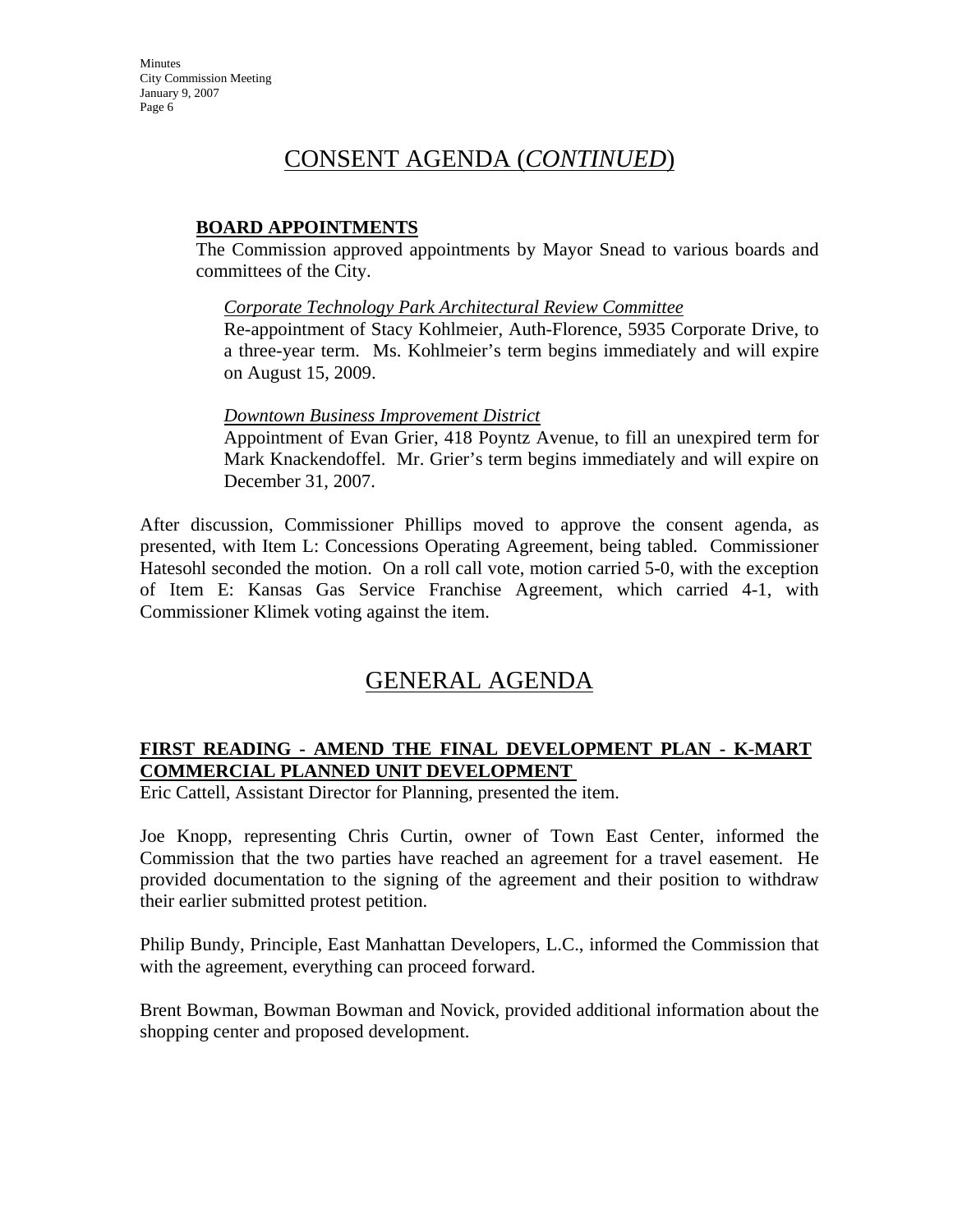### GENERAL AGENDA (*CONTINUED*)

#### FIRST READING - AMEND THE FINAL DEVELOPMENT PLAN - K-MART **COMMERCIAL PLANNED UNIT DEVELOPMENT (CONTINUED)**

Eric Cattell, Assistant Director for Planning, answered additional questions from the Commission.

After discussion, Commissioner Hatesohl moved to override the Manhattan Urban Area Planning Board's recommendation and approve first reading of an ordinance amending the Final Development Plan of the K-Mart Commercial Planned Unit Development and Ordinance Nos. 4635 and 6359, as proposed, based on the findings in the Staff Report (See Attachment No. 2), with the eleven  $(11)$  conditions of approval, as listed in the Staff Report, as recommended by the Manhattan Urban Area Planning Board, and with the new Condition No. 12, as recommended by City Administration. Commissioner Morris-Hardeman seconded the motion. On a roll call vote, motion carried 5-0.

#### OFFICE OF ECONOMIC ADJUSTMENT (OEA) GRANT AMENDMENT - AIR SERVICE DEVELOPMENT AGREEMENT - MEAD & HUNT, INC.

Peter Van Kuren, Airport Director, presented the item. He then answered questions from the Commission regarding the scope of the project and consultant selected.

Dee R. Ross, 2304 Brockman Street, voiced concern over the number of studies that have been completed over the past 25 years.

Ron Fehr, City Manager, and Peter Van Kuren, Airport Director, provided additional clarification on the item.

After discussion, Commissioner Hatesohl moved to authorize the City Manager to sign the Grant Agreement for an amendment of Grant No. 0606-06-01 with the Office of Economic Adjustment, and authorize the Mayor and City Clerk to execute the Air Service Development Agreement with Mead & Hunt, Inc., of Eugene, Oregon. Commissioner Phillips seconded the motion. On a roll call vote, motion carried 5-0.

#### **ADJOURNMENT**

At 8:17 p.m. the Commission adjourned.

MC, City Clerk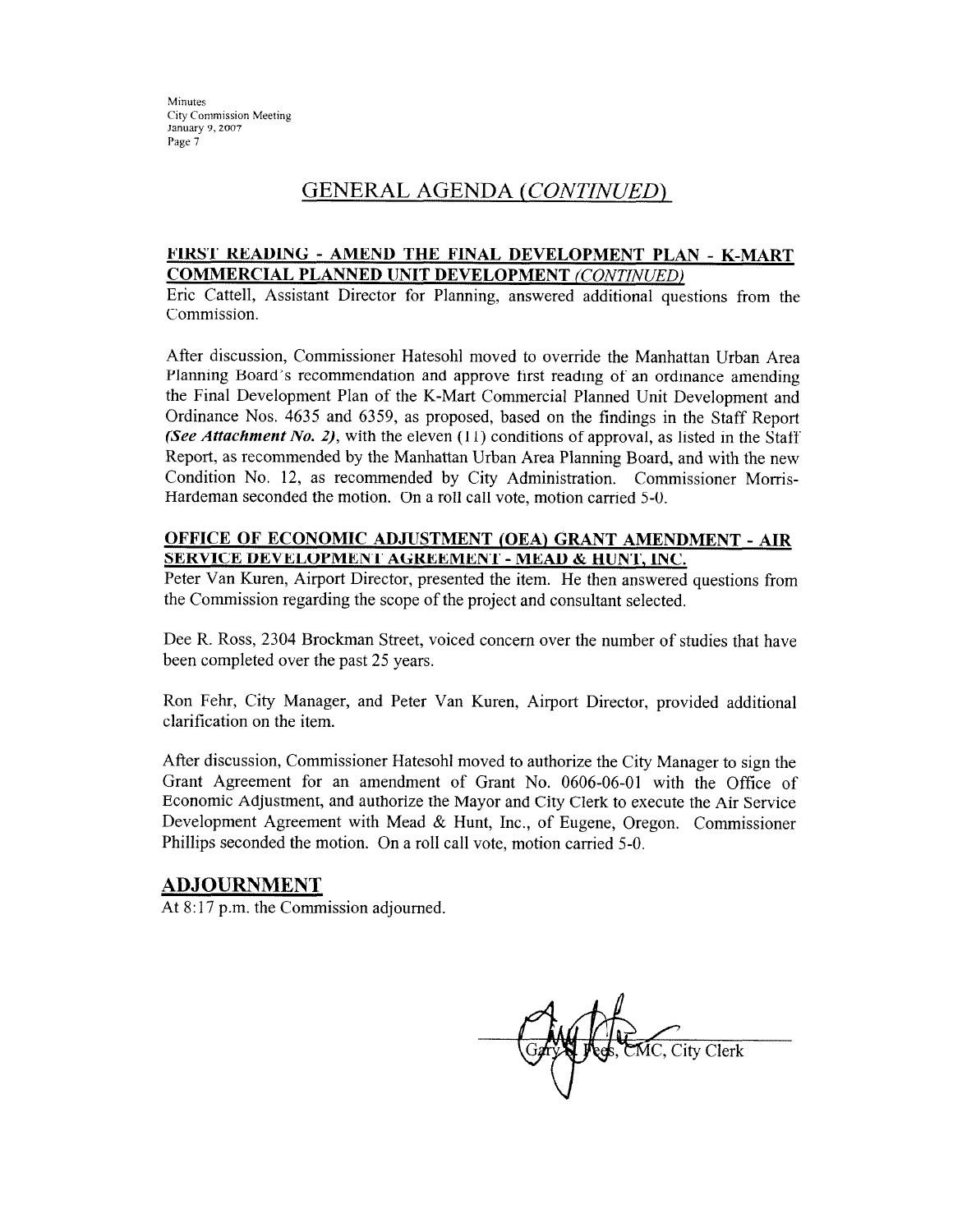#### **STAFF REPORT**

#### **ON AN APPLICATION TO REZONE PROPERTY**

**FROM:** I-3, Light Industrial District

**TO:** LM-SC, Light Manufacturing-Service Commercial District

**APPLICANT/OWNER:** HHW, LLC-GregWilson

ADDRESS: 625 S. 10<sup>th</sup> Street, Manhattan KS 66502

**LOCATION:** south of Ft. Riley Boulevard, west of S. 10<sup>th</sup> Street, east of Griffith Field and S.  $11<sup>th</sup>$  Street, and north of the Union Pacific Railroad, generally 615 S.  $11<sup>th</sup>$  Street and 626 S.  $10^{th}$  Street (Lots 441-465, Ward 5).

**AREA:** approximately 2.7 acres.

#### **DATE OF PUBLIC NOTICE PUBLICATION:** Monday, November 13, 2006

### **DATE OF PUBLIC HEARING: PLANNING BOARD:** Monday, December 4, 2006 **CITY COMMISSION:** Tuesday, December 19, 2006

**EXISTING USE:** Moving and storage (Covan), outdoor storage (Howie's Recycling), and warehouse distribution (Fastenal).

**PHYSICAL AND ENVIRONMENTAL CHARACTERISTICS:** a flat fully developed industrial site with existing buildings, fencing and outdoor storage and parking. An eastwest alley was vacated and a utility easement retained through the approximate center of the site. No portion of the site is in a 100 Year Flood Plain, but is in the 500 Year Flood Plain. Drainage is to public streets.

#### **SURROUNDING LAND USE AND ZONING:**

- **(1) NORTH:** Ft. Riley Boulevard, gravel parking single-family and two-family dwellings; R-2, Two Family Residential District, with TNO, Traditional Neighborhood Overlay District.
- **(2) SOUTH:** Railroad, city park, residential; R-2 District and Planned Unit Development.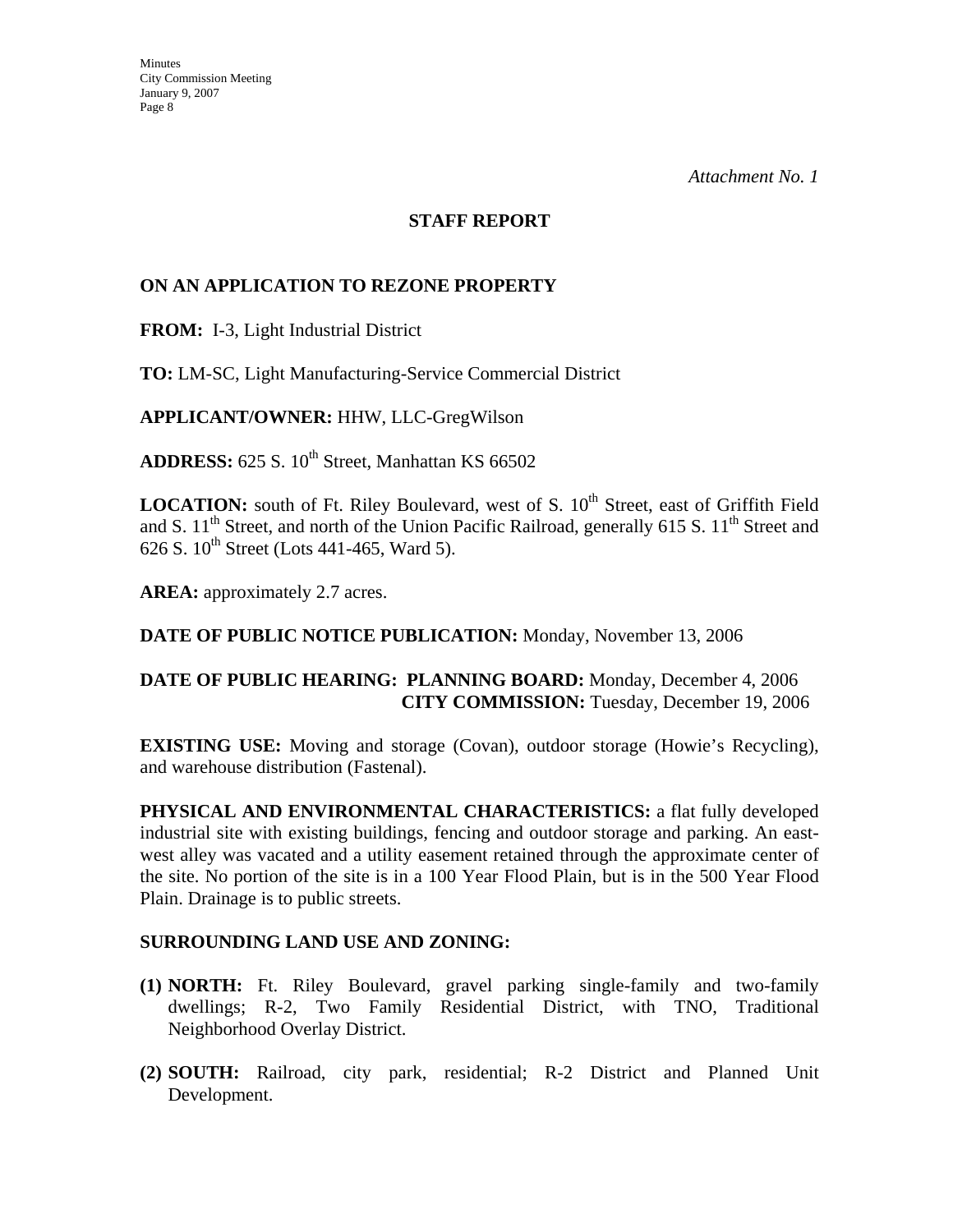- **(3) EAST:** S. 10<sup>th</sup> Street, recycling, vacant industrial/commercial lot; I-3 District and LM-SC District.
- **(4) WEST:** S.  $11<sup>th</sup>$  Street, city park; R-2 District.

**GENERAL NEIGHBORHOOD CHARACTER:** The neighborhood extending east/west from the site, except for Griffith Park and along the south side of Ft. Riley Boulevard, consists primarily of industrial/commercial uses, which are separated from residential areas, north and south of the site, by a major street and railroad line. Areas generally to the north of the site are a mix of public parking, residential and other public facilities. Areas to the south are public park and residential. The site has been zoned for industrial purposes since 1926 and its character is part of the neighborhood.

**SUITABILITY OF SITE FOR USES UNDER CURRENT ZONING:** The site is suitable for the permitted and conditional uses of the I-3 District and is greater in minimum lot size than required by the I-3 District. Minimum lot size is 5,000 square feet and the site is approximately 2.7 acres, or 117,612 square feet in area.

**COMPATIBILITY OF PROPOSED DISTRICT WITH NEARBY PROPERTIES AND EXTENT TO WHICH IT MAY HAVE DETRIMENTAL AFFECTS:** The LM-SC District allows for a range of permitted uses found in both the C-5, Highway Service Commercial District, and the I-3 District. The neighboring area to the east is LM-SC District. To the southeast is I-3 District, Howie's Recycling. The site is bounded by a major street to the north and railroad to the south, which separates the site from residential districts. The site is accessed directly from Ft. Riley Boulevard and S.  $10^{th}$  Street, which connects to Ft. Riley Boulevard at a controlled intersection. The proposed rezoning is compatible with the industrial/commercial neighborhood.

**CONFORMANCE WITH COMPREHENSIVE PLAN:** The Manhattan Urban Area Comprehensive Plan shows the site as Community Commercial. Policy statements include:

**CC 1: Characteristics:** Community Commercial Centers provide a mix of retail and commercial services in a concentrated and unified setting that serves the local community and may also provide a limited draw for the surrounding region. These centers are typically anchored by a larger national chain, between 120,000 and 250,000 square feet, which may provide sales of a variety of general merchandise, grocery, apparel, appliances, hardware, lumber, and other household goods. Centers may also be anchored by smaller uses, such as a grocery store, and may include a variety of smaller, complementary uses, such as restaurants, specialty stores (such as books, furniture, computers, audio, office supplies, or clothing stores), professional offices and health services. The concentrated,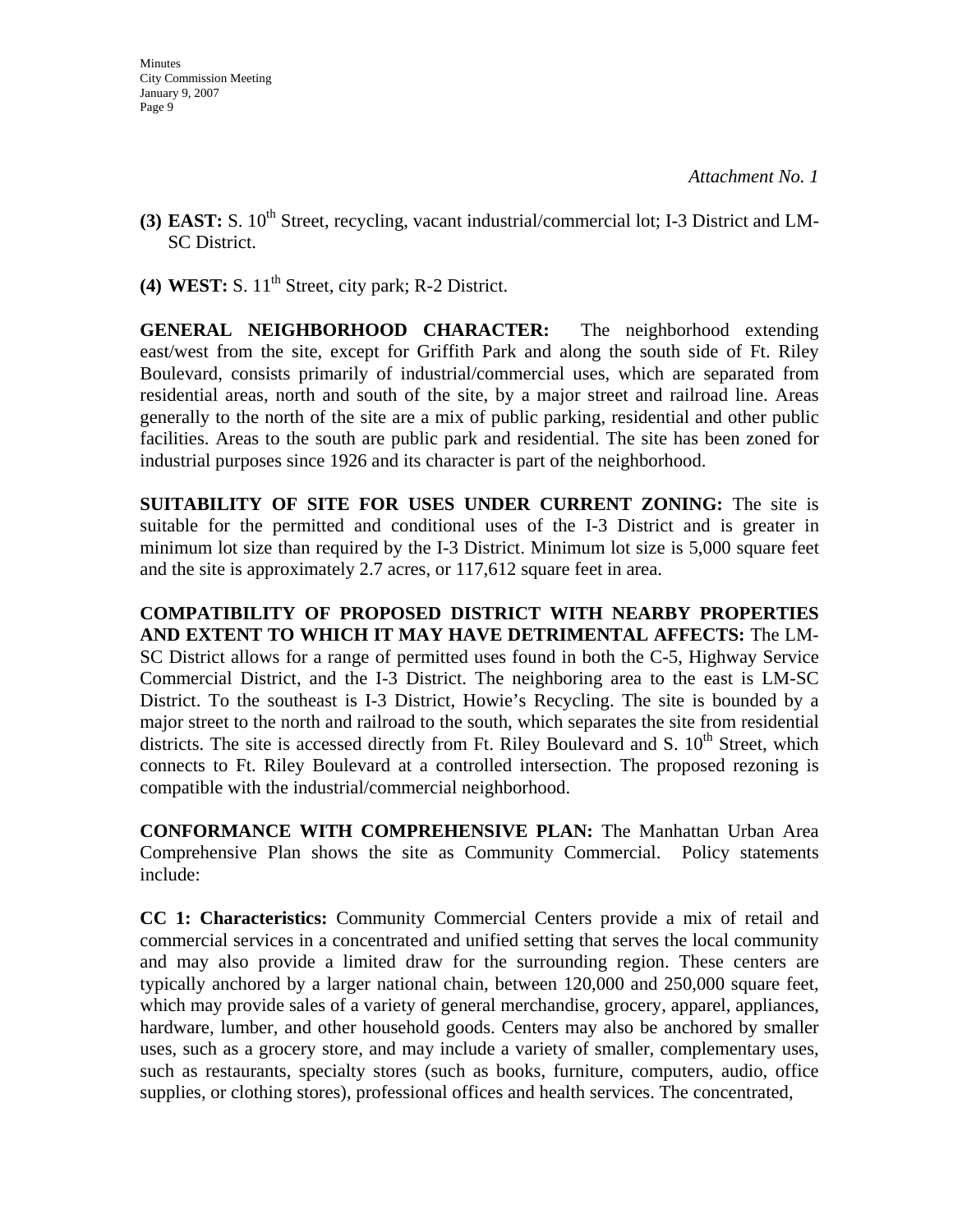**Minutes** City Commission Meeting January 9, 2007 Page 10

unified design of a community commercial center allows it to meet a variety of community needs in a "one-stop shop" setting, minimizing the need for multiple vehicle trips to various commercial areas around the community. Although some single use highway-oriented commercial activities will continue to occur in some areas, this pattern of development is generally not encouraged.

**CC 2: Location**: Community Commercial Centers should be located at the intersection of one or more major arterial streets. They may be located adjacent to urban residential neighborhoods and may occur along major highway corridors as existing uses become obsolete and are phased out and redeveloped over time. Large footprint retail buildings (often known as "big-box" stores) shall only be permitted in areas of the City where adequate access and services can be provided.

**CC 3: Size**: Typically require a site of between 10 and 30 acres.

**CC 4: Unified Site Design**: A unified site layout and design character (buildings, landscaping, signage, pedestrian and vehicular circulation) shall be required and established for the center to guide current and future phases of development. Building and site design should be used to create visual interest and establish a more pedestrianoriented scale for the center and between out lots.

**CC 5: Architectural Character:** Community Commercial Centers shall be required to meet a basic level of architectural detailing, compatibility of scale with surrounding areas, pedestrian and bicycle access, and mitigation of negative visual impacts such as large building walls, parking areas, and service and loading areas. While these requirements apply to all community commercial development, they are particularly important to consider for larger footprint retail buildings, or "big-box" stores. A basic level of architectural detailing shall include, but not be limited to, the following: Façade and exterior wall plane projections or recesses; • Arcades, display windows, entry areas, awnings, or other features along facades facing public streets; • Building facades with a variety of detail features (materials, colors, and patterns); and • High quality building materials.

**CC 6: Organization of Uses:** Community commercial services should be concentrated and contained within planned activity centers, or nodes, throughout the community. Within each activity center or node, complementary uses should be clustered within walking distance of each other to facilitate efficient, "one-stop shopping", and minimize the need to drive between multiple areas of the center. Large footprint retail buildings, or "big-box" stores should be incorporated as part of an activity center or node along with complementary uses. Isolated single store developments are strongly discouraged.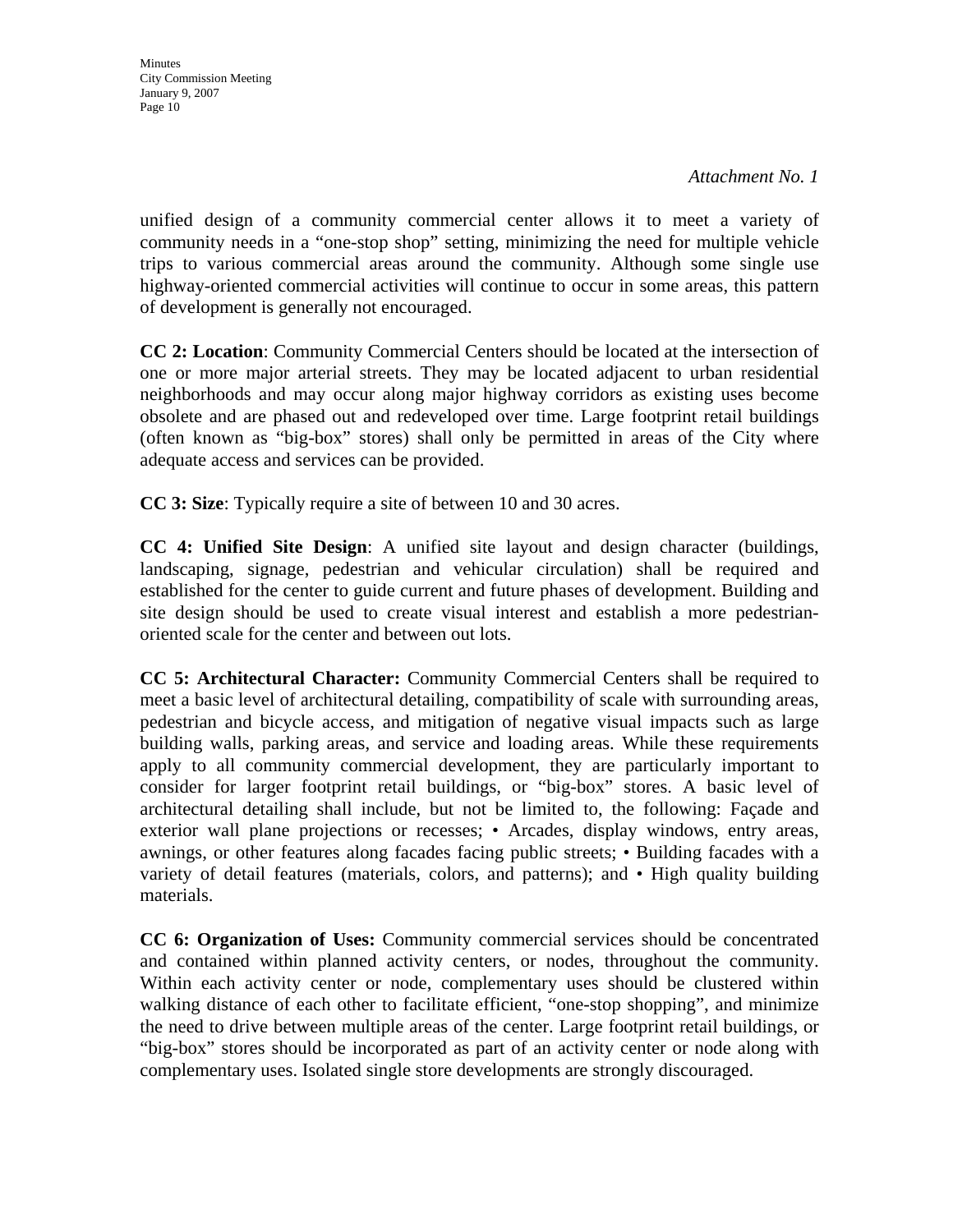*Attachment No. 1* 

**CC 7: Parking Design and Layout:** Uninterrupted expanses of parking should be avoided. Parking areas should be broken into smaller blocks divided by landscaping and pedestrian walkways. Parking areas should be distributed between the front and sides of buildings, or front and rear, rather than solely in front of buildings to the extent possible.

**CC 8: Circulation and Access:** Clear, direct pedestrian connections should be provided through parking areas to building entrances and to surrounding neighborhoods or streets. Integrate main entrances or driveways with the surrounding street network to provide clear connections between uses for vehicles, pedestrians, and bicycles.

The proposed rezoning combines light industrial and service commercial uses adjacent to a major street, Ft. Riley Boulevard. Access to the site is not through residential areas. LM-SC District is to the west and east of the site. The Comprehensive Plan recognizes that "Although some single use highway-oriented commercial activities will continue to occur in some areas, this pattern of development is generally not encouraged." The proposed rezoning to LM-SC District is generally in conformance with the Manhattan Urban Area Comprehensive Plan, due to the existing LM-SC District along Ft. Riley Boulevard.

**ZONING HISTORY AND LENGTH OF TIME VACANT AS ZONED:** The site is a part of the City's original platted Ward Districts. The site is not vacant.

| 1925-1965 | F, Heavy Industrial District |
|-----------|------------------------------|
| 1965-1969 | F, Heavy Industrial District |

1969-2006 I-3, Light Industrial District

**CONSISTENCY WITH INTENT AND PURPOSE OF THE ZONING ORDINANCE:** The intent and purpose of the Zoning Regulations is to protect the public health, safety, and general welfare; regulate the use of land and buildings within zoning districts to assure compatibility; and to protect property values.

The Light Manufacturing-Service Commercial District is designed to promote and encourage diverse economic growth through coordinated and efficient use of land and collocation of light industrial and highway service commercial activities. Minimum lot size in the LM-SC District along a limited access arterial street is 20,000 square feet. The site is greater in area than minimum lot size.

**RELATIVE GAIN TO THE PUBLIC HEALTH, SAFETY AND WELFARE THAT DENIAL OF THE REQUEST WOULD ACCOMPLISH, COMPARED WITH THE HARDSHIP IMPOSED UPON THE APPLICANT:** There appears to be no relative gain to the public that denial would accomplish. It may be a hardship on the owner if the rezoning is denied. The site can be accessed from existing public streets.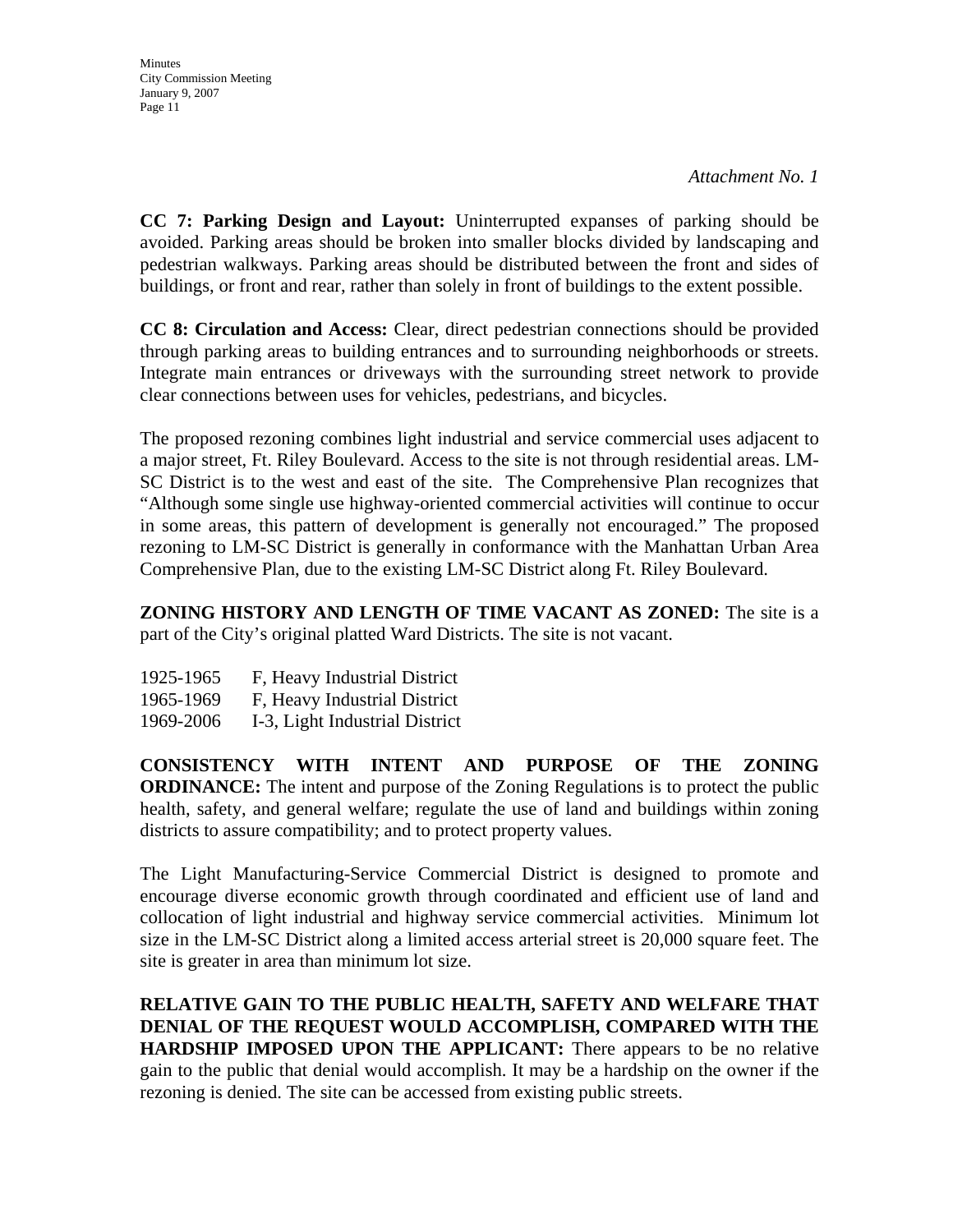**ADEQUACY OF PUBLIC FACILITIES AND SERVICES:** Adequate street and other public services and facilities are available to serve the site.

#### **OTHER APPLICABLE FACTORS:** None.

**STAFF COMMENTS:** City Administration recommends approval of the proposed rezoning of Lots 441-465, Ward 5, generally located at 615 S.  $11<sup>th</sup>$  Street and 626 S.  $10<sup>th</sup>$ Street, from I-3, Light Industrial District, to LM-SC, Light Manufacturing-Service Commercial District.

## **ALTERNATIVES:**

- 1. Recommend approval of the proposed rezoning of Lots 441-465, Ward 5, generally located at 615 S.  $11<sup>th</sup>$  Street and 626 S.  $10<sup>th</sup>$  Street, from I-3, Light Industrial District, to LM-SC, Light Manufacturing-Service Commercial District, stating the basis for such recommendation.
- 2. Recommend denial of the proposed rezoning, stating the specific reasons for denial.
- 3. Table the proposed rezoning to a specific date, for specifically stated reasons.

## **POSSIBLE MOTION:**

The Manhattan Urban Area Planning Board recommends approval of the proposed rezoning Lots 441-465, Ward 5, generally located at 615 S.  $11<sup>th</sup>$  Street and 626 S.  $10<sup>th</sup>$ Street, from I-3, Light Industrial District, to LM-SC, Light Manufacturing-Service Commercial District, based on the findings in the Staff Report.

#### **PREPARED BY:** Steve Zilkie, AICP, Senior Planner

**DATE:** November 29, 2006

06030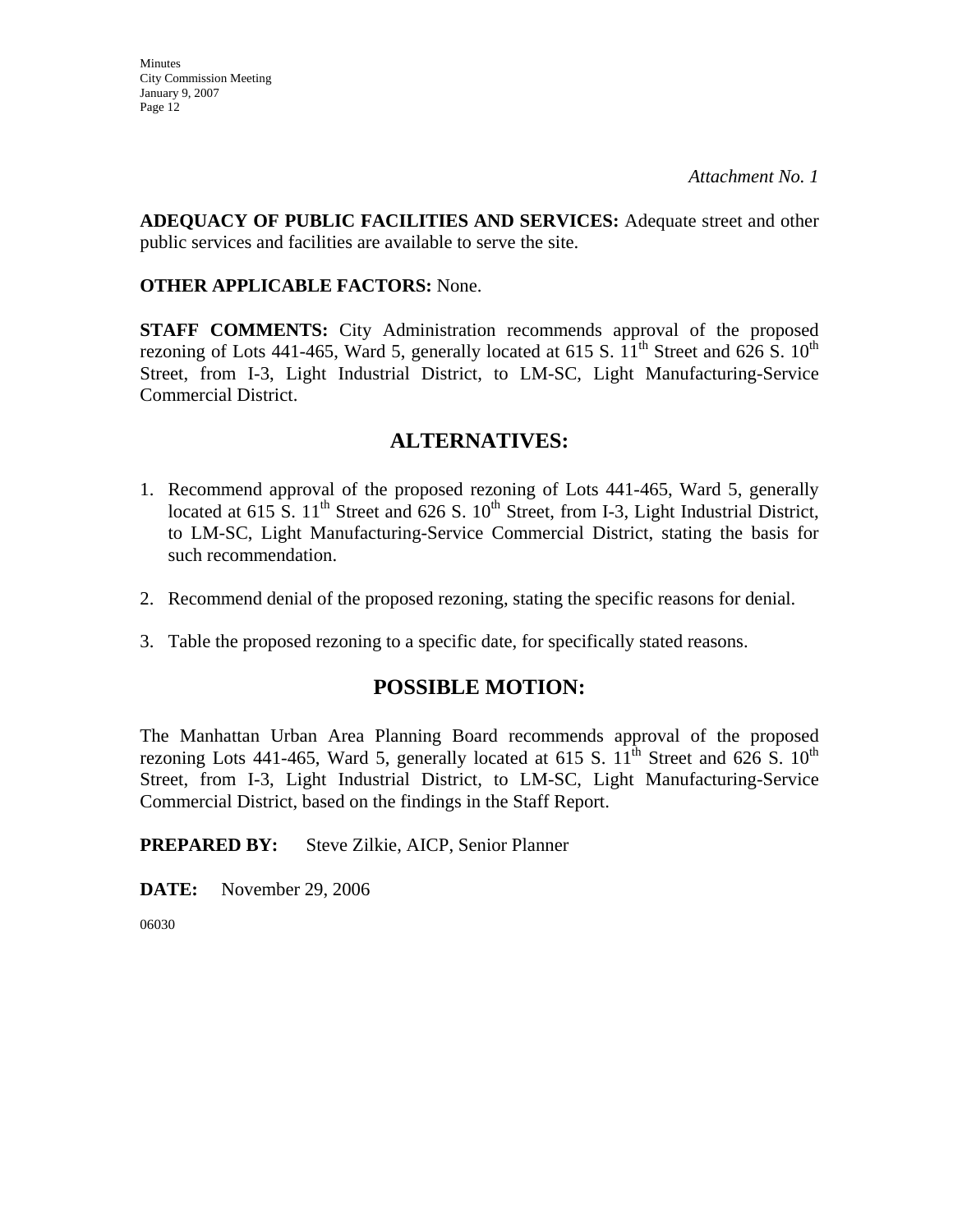#### **STAFF REPORT**

### **ON AN APPLICATION TO AMEND THE APPROVED PLANNED UNIT DEVELOPMENT (PUD)**

# **BACKGROUND**

**APPLICANT:** East Manhattan Developers, L.C. – Steven R. Struebing, Managing Member **ADDRESS:** 819 North Washington, Junction City, KS 66441

**OWNER:** Same **ADDRESS:** Same

**LOCATION:** K-Mart Shopping Center at 401 E. Poyntz Avenue.

**AREA:** 9.37-acres; Lot 1, K-Mart Addition.

**DATE OF PUBLIC NOTICE PUBLICATION:** Monday, November 27, 2006

**DATE OF PUBLIC HEARING: PLANNING BOARD:** Monday, December 18, 2006 **CITY COMMISSION:** Tuesday, January 9, 2007

#### **DESCRIPTION OF PROPOSED AMENDMENT:**

- Modify the Permitted Uses of the PUD (Ordinance No. 4635 attached) to allow the Permitted Uses of the C-2, Neighborhood Shopping District, to include: Fabric stores, Financial services, and Office supplies; and to exclude from the proposed list of C-2 District Permitted Uses: Air conditioning, heating and plumbing sales, Churches, chapels, temples and synagogues, and Convenience stores.
- To allow temporary and seasonal outdoor display and storage of merchandise and goods to be permitted between March 1 and October 1 of the calendar year in areas identified on the plans;
- To allow a reduction of off-street parking from the approved 555 to 538 parking spaces, to allow expanded landscape islands and new plantings in existing landscape islands, and a proposed change to landscape irrigation; and,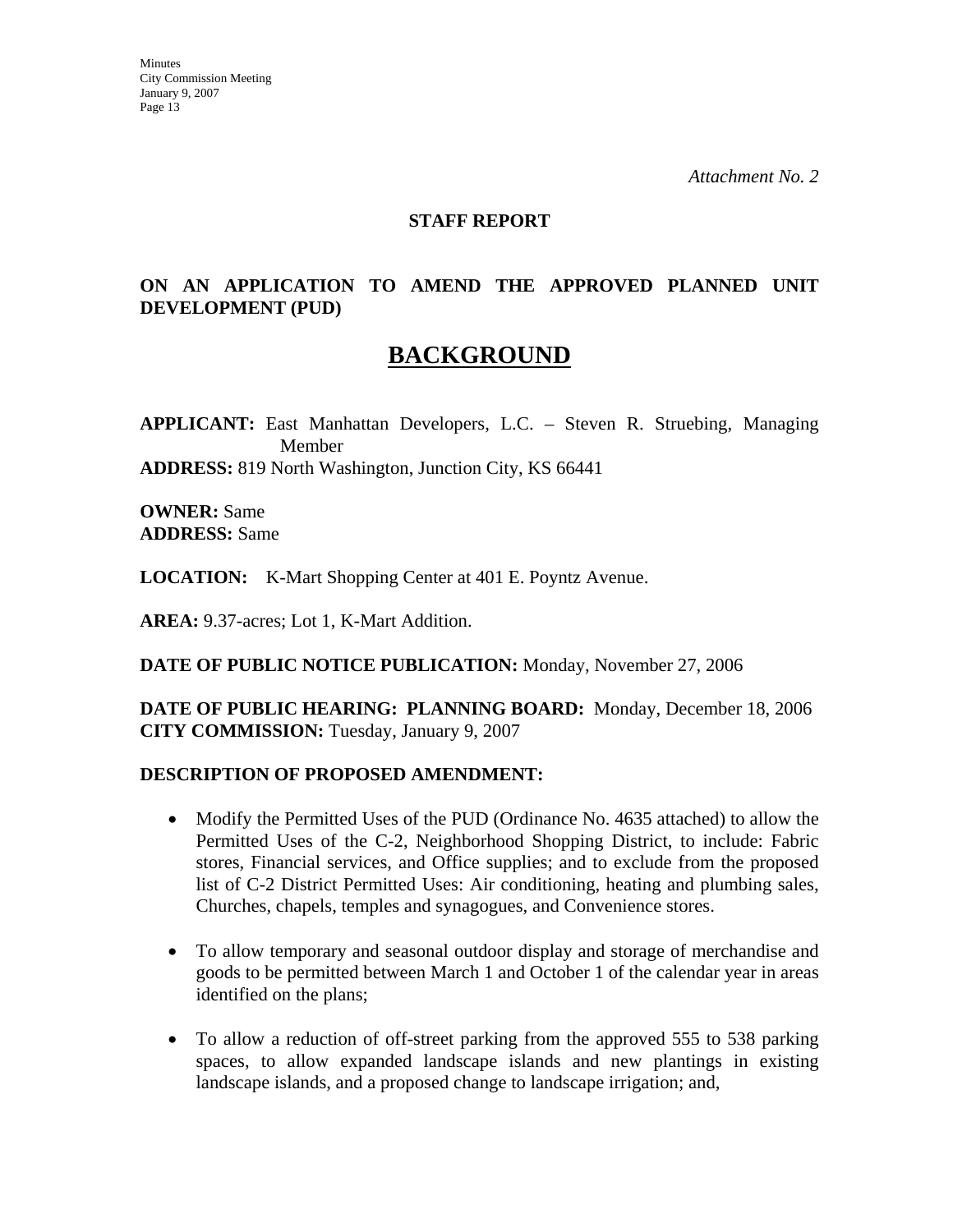- A modification of the vacant grocery store building's floor plan and building façade, which includes a canopy, entrances, material changes, and signs.
- In addition, the applicant forwarded the owner of Town East shopping center a proposed private reciprocal travel easement (attached).

### **Existing Building**

The vacant grocery store building's floor plan, facade and signs will be modified. Interior modifications include two to three tenant spaces and entrances. Gross floor area for the vacant building is 37,153 square feet (total sales area of 28,143 square feet) to be divided into a 22,633 square foot tenant space (16,325 square foot sales area) and a 14,520 square foot tenant space (11,818 square feet in area). The 14,520 square foot area may be further divided into two tenant spaces.

Exterior changes include a new terra cotta standing seam metal roof canopy, brick canopy support columns, new aluminum store front, painting existing ribbed entrance façade to match brick, tan EFIS façade, and new brown fascia panels on the canopy for proposed signs. Signs include proposed fascia signs are 8 square feet in area, of 8 inch tall white pin mounted letters, and 90 square foot backlit box sign over the larger, 22,633 square foot, tenant space.

City Administration suggests that exempt signs, such as address numerals and directional signs, be allowed and that temporary sales aids and portable signs be prohibited.

#### **Outdoor Seasonal and Other Storage**

As shown on the proposed site plan, outdoor storage will be along the proposed remodeled facade and along the K-Mart façade. Seasonal display is also proposed in the off-street parking lot for K-Mart and along the Sarber Lane frontage of K-Mart.

A proposed seasonal display area is shown in the parking lot to the south of K-Mart and is approximately 16,400 square feet in area. A second seasonal display area is proposed to the west of the garden center and is approximately 4,600 square feet in area.

The applicant has not indicated what temporary and seasonal merchandise would consist of or what other merchandise and goods would be displayed.

For guidance, Article V, Accessory Uses, Temporary Uses, Home Occupations, Part 2, Temporary Uses Section 5-201 (A-F) regulate temporary merchandise and goods in zoning districts, unless restricted to particular zoning districts (the K-Mart PUD does not indicate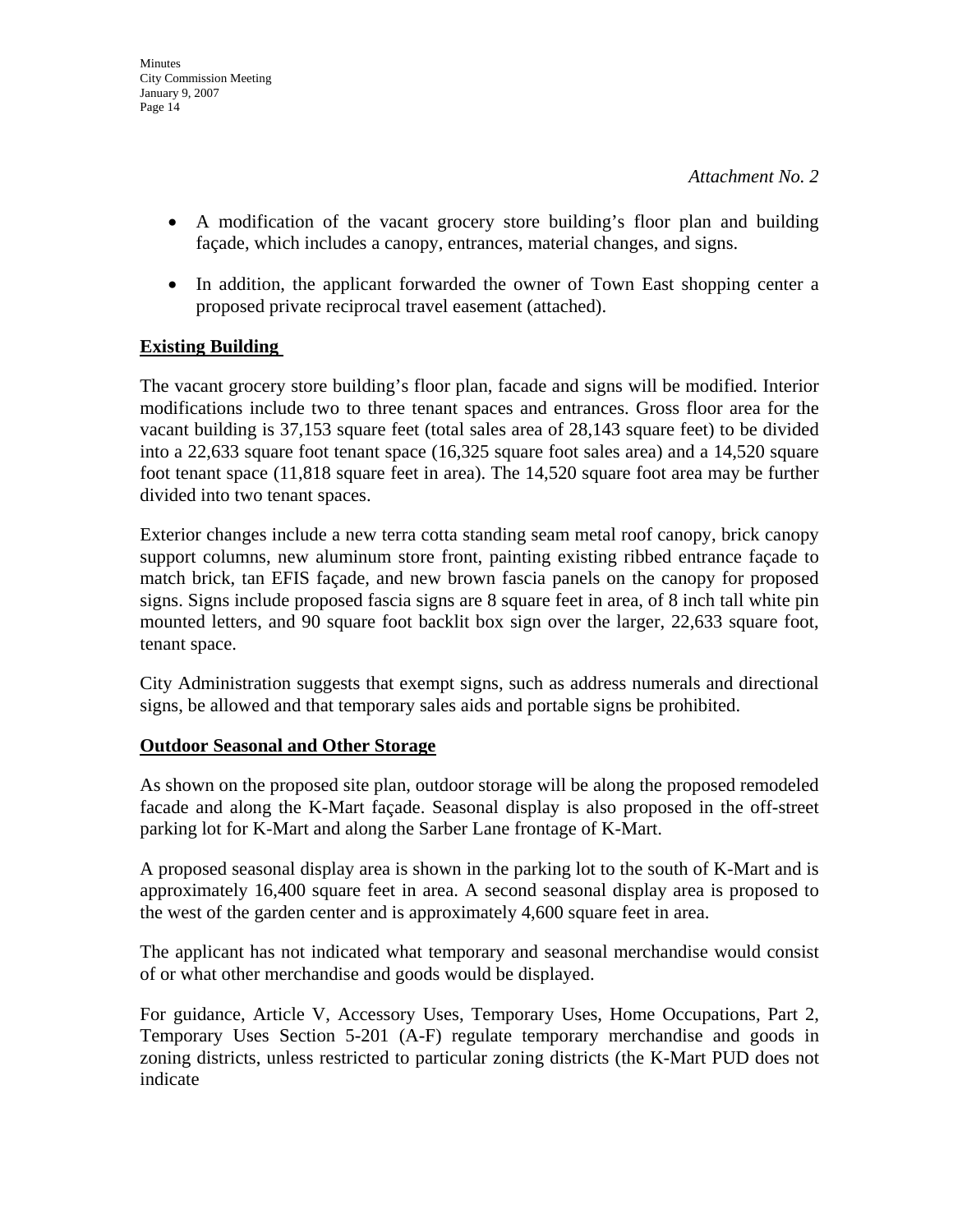#### *Attachment No. 2*

seasonal sales or promotional activities are a permitted accessory use). Seasonal display of merchandise and goods applicable could include: Christmas tree sales, seasonal sales of live planting stock, landscaping materials, and firewood; other promotional activities of retail merchants involving the display of goods and merchandise; and, fireworks stands. Display limitations include: Christmas tree sales not to exceed 60 days, live planting stock, landscaping materials, and firewood not to exceed a total of ten (10) weeks in any six-month period; promotional sales, a total of two weeks in any three-month period; and fireworks stands, which are regulated by Municipal Code.

Common seasonal sales include merchandise and goods such as, but not limited to, live landscape stock and related materials consisting of lawn chairs/furniture, overstock palletized goods and palletized rock/dirt etc. A typical period for display, such as the current Super Wal-Mart display is from March  $1<sup>st</sup>$  to Labor Day. Promotional sidewalk sales events sales are limited to a one (1) week period during the weeks of Memorial Day, July  $4<sup>th</sup>$ , and Labor Day.

### **Off-Street parking and Landscaping**

The existing PUD is required to have 555 parking spaces, a ratio of 5.20 parking spaces per 1,000 square of gross floor area. Five hundred and thirty eight (538) parking spaces exist. In part, the reduction is due accessible parking added after approval in 1990. The proposed 538 parking spaces results in a proposed ratio of 5.17 parking spaces per 1,000 square feet of net retail floor space. The proposed seasonal display area for K-Mart reduces the total number of off-street parking spaces by 56 parking spaces for that portion of the calendar year from March 1 to October 1, or 482 parking spaces, as well as 5 spaces lost for expanded new landscape islands south of the remodeled building, resulting in a ratio of 4.63, for at least.

Expanded landscape islands and existing islands south of the remodeled building will be landscaped with new ground cover shrubs. A note on the plan indicates the owner will follow a regular schedule of watering of a method and rate to maintain landscaping in lieu of underground irrigation. The 1990 PUD landscape plan indicated underground irrigation was required and was installed. Repair or replacement of underground irrigation will ensure adequate maintenance of landscaping.

## **MATTERS TO BE CONSIDERED WHEN AMENDING A PLANNED UNIT DEVELOPMENT**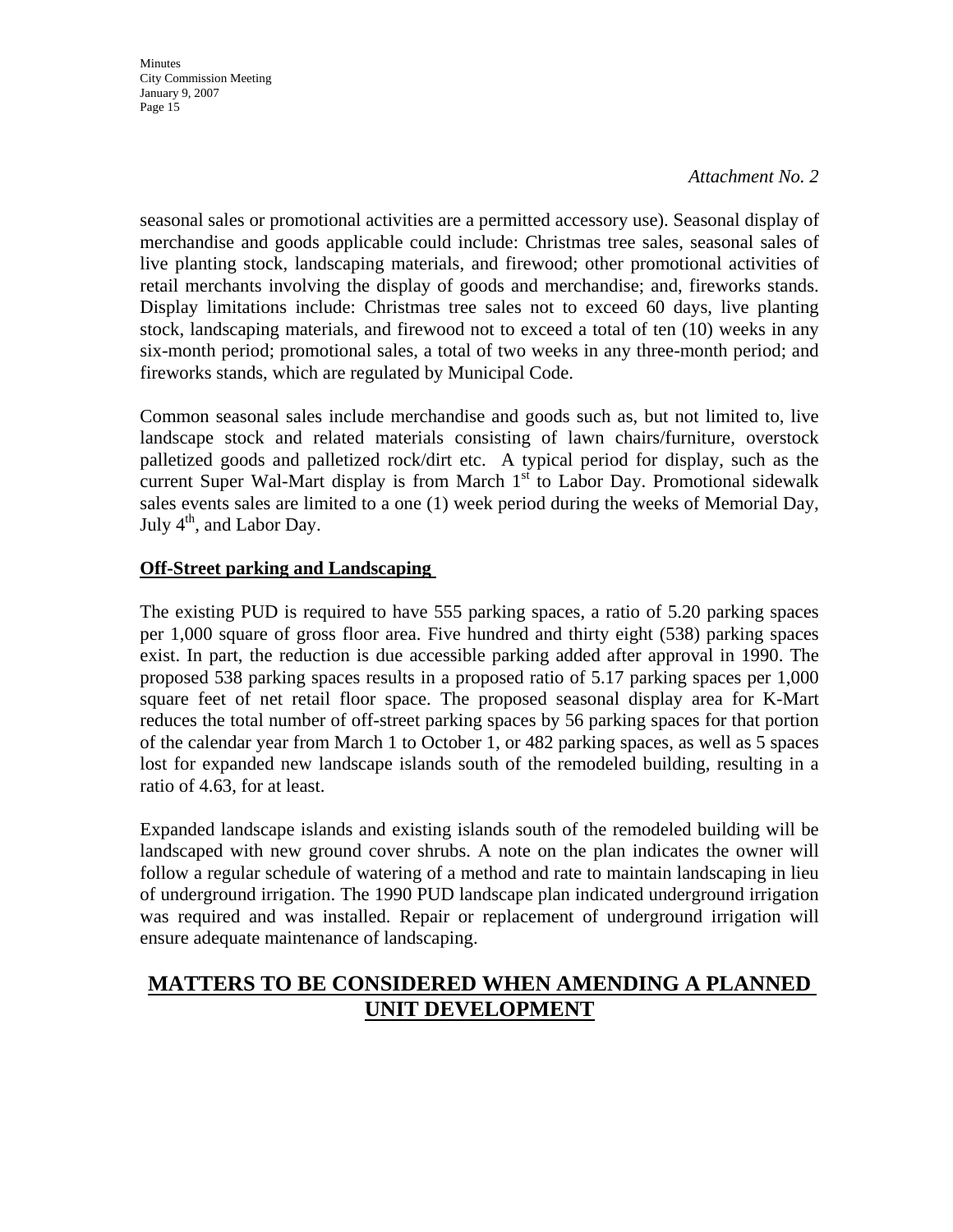*Attachment No. 2* 

**WHETHER THE PROPOSED AMENDMENT IS CONSISTENT WITH THE INTENT AND PURPOSE OF THE APPROVED PUD, AND WILL PROMOTE THE EFFICIENT DEVELOPMENT AND PRESERVATION OF THE ENTIRE PUD:** The Permitted Uses of the K-Mart PUD are discount department stores, garden center, auto service center and a grocery store. The current major tenant is K-Mart and its garden center. The auto center building and grocery store building are vacant.

The applicant indicates, "The intent and purpose of the PUD as originally approved was for a major retail shopping district. All of the changes to the permitted uses which are requested are consistent with the original intended use of the property, and are in fact nearly identical to the permitted uses under the City's C-2 Neighborhood Shopping District Zone."

Seasonal display is an accessory use in the existing PUD. The existing Garden Center allows permanent outdoor display in an area enclosed by chain link fence. Seasonal display of landscaping materials occur annually in the parking lot south of K-Mart and along the front of the building. In the past, seasonal outdoor storage of landscaping materials also occurred to the west of the Garden Center. Seasonal display of landscaping materials on the sidewalk in front of K-Mart is common occurrence. The proposed Amendment establishes clear areas for seasonal and temporary storage.

Changes to the off-street parking reflect existing and temporary conditions. Building façade changes to the vacant grocery store building are in response to previous comments by the Manhattan Urban Area Planning Board during a public hearing conducted on October 16, 2006 to consider a similar Amendment, which was withdrawn by the applicant.

**WHETHER THE PROPOSED AMENDMENT IS MADE NECESSARY BECAUSE OF CHANGED OR CHANGING CONDITIONS IN OR AROUND THE PUD, AND THE NATURE OF SUCH CONDITIONS:** The applicant indicates that, " Only two uses are specified as permitted under the approved PUD: discount department stores and grocery stores. The grocery supermarket space as reflected on the Final Development Plan is currently vacant. Because of the dramatic change and consolidation in the grocery supermarket business and the addition in the immediate vicinity of very large supermarkets (Dillons and Wal-Mart Supercenter), it is highly unlikely that another grocery supermarket operator will locate in this space, and the space will likely remain vacant without a change in permitted uses."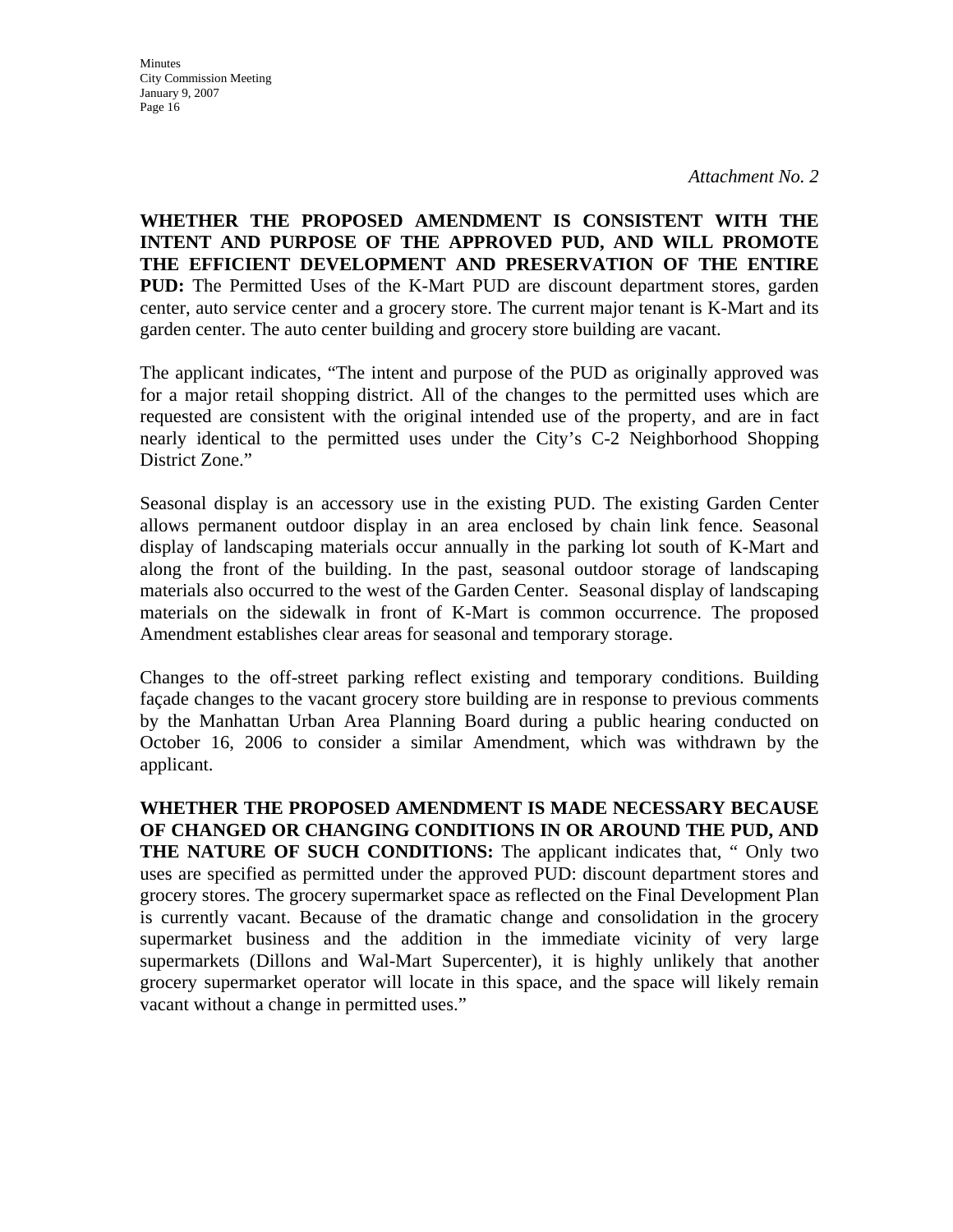*Attachment No. 2* 

**WHETHER THE PROPOSED AMENDMENT WILL RESULT IN A RELATIVE GAIN TO THE PUBLIC HEALTH, SAFETY, CONVENIENCE OR GENERAL WELFARE, AND IS NOT GRANTED SOLELY TO CONFER A SPECIAL BENEFIT UPON ANY PERSON:** No specific gain to the public is found; however, no public improvements or easements are adversely affected. The proposed amendment will not be granted as a special benefit to any one person, but will benefit the public as a whole by allowing more shopping opportunities.

## **ADDITIONAL MATTERS TO BE CONSIDERED WHEN AMENDING A PLANNED UNIT DEVELOPMENT**

**1. LANDSCAPING:** Landscape islands will be expanded with updated juniper ground cover in islands to the south of the current vacant grocery store building. Underground irrigation was added in 1990 and should be used to ensure landscaping is maintained. The property owner should be responsible for maintenance of landscaping south of the vacant grocery store building.

**2. SCREENING:** The proposed storage areas are similar to outdoor storage associated with other large retailers, such as Home Depot and the Super Wal-Mart, both of which have outdoor storage adjacent to the building in areas that are screened in a similar manner as proposed with the Amendment. Wal-Mart also allows seasonal display in the parking lot. In addition, the outdoor garden area adjacent to the west end of K-Mart has been a permanent outdoor storage area since at least 1990. Other large sites such as Wal-Mart and Home Depot have outdoor storage for seasonal and other merchandise.

**3. DRAINAGE:** The proposed Amendment does not alter drainage. The site drains to storm sewer inlets in the parking lot, which connect to off-site underground storm sewer pipes.

## **4. CIRCULATION:**

#### **Access**

The site is accessed from two curb cuts off Sarber Lane and a main entrance and secondary entrance off East Poyntz Avenue (US 24 Highway) Frontage Road. Sidewalks do not exist along street frontages. No changes to circulation are proposed.

Access to the PUD is also from Town East shopping center to the east of the K-Mart PUD, since the parking lots adjoin one another. The applicant forwarded the owner of Town East shopping center a proposed private reciprocal travel easement.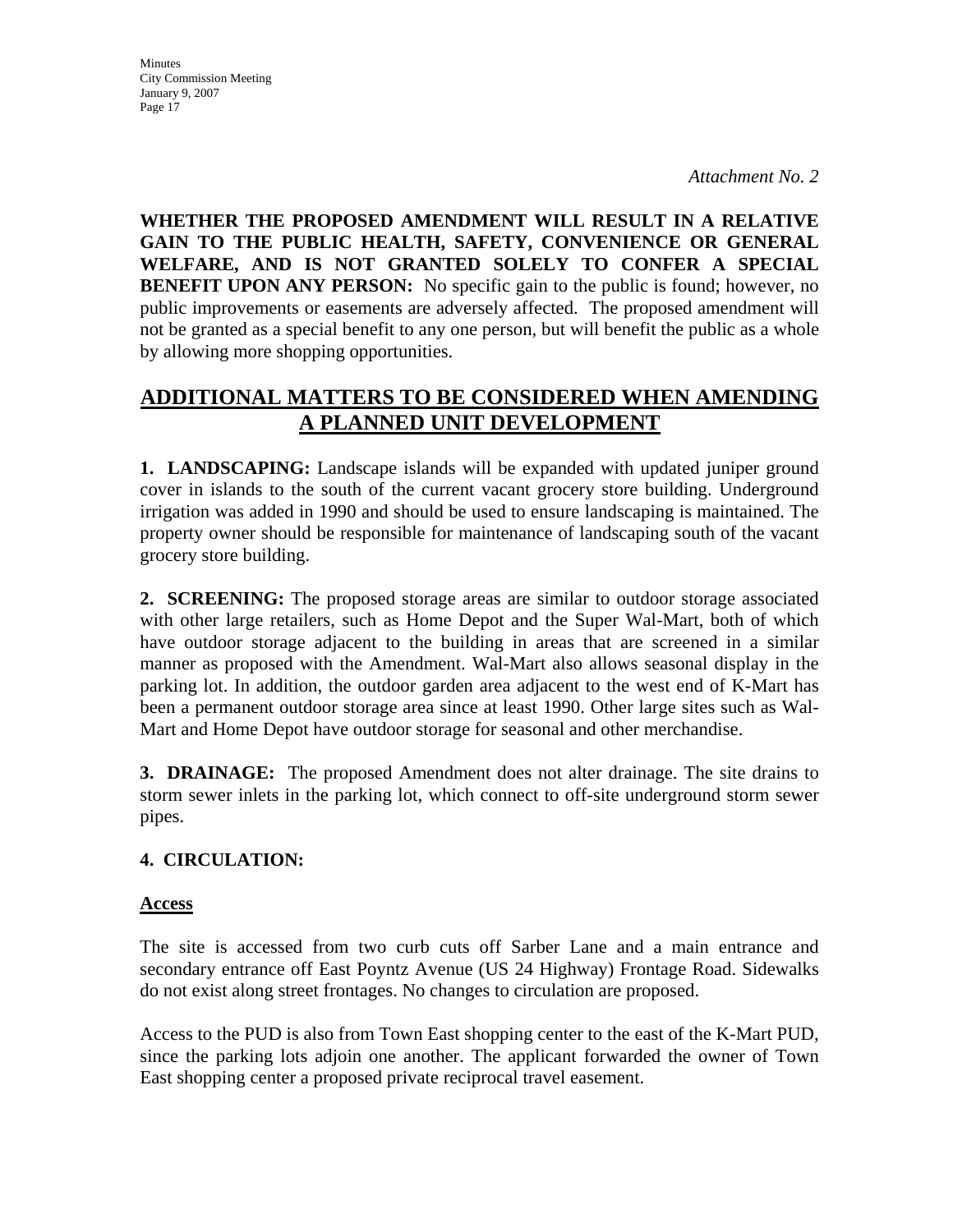#### **Off-Street Parking**

The proposed number of off-street parking spaces is reduced by 56 spaces during the parking lot seasonal display for K-Mart. The reduction of parking spaces is temporary in nature, typically between late March to Labor Day. As stock is reduced, the display area commonly is reduced in area with more parking spaces becoming available. Adequate parking should be available.

**5. OPEN SPACE AND COMMON AREA:** There is no common area/open space in the K-Mart PUD.

**6. CHARACTER OF THE NEIGHBORHOOD:** The area is characterized by a mix of retail and service commercial uses along East Poyntz Avenue and Sarber Lane. Some commercial areas are characterized as shopping centers and some are individual sites. Industrial manufacturing uses are in the neighborhood, but not along the same access routes as the retail and service commercial uses.

**EXISTING USE:** K-Mart PUD: discount department store with garden center, and vacant auto service center and vacant grocery store

**PHYSICAL AND ENVIRONMENTAL CHARACTERISTICS:** The PUD is a developed retail shopping area with off-street parking lots, access drives and parking lot landscape islands and perimeter landscaping. Existing building pads are in the 100 Year Flood Plain. The Base Flood Elevation is 1008 feet. The approved Final Development Plan indicates that lowest enclosed floor elevations are between 1008 feet and 1009 feet. Existing buildings are legally nonconforming to the current elevation requirement, which requires one foot of elevation above 1008 feet. Substantial improvements to existing buildings require the lowest enclosed floor to be at least one foot above 1008 feet, or a minimum elevation of 1009 feet.

#### **SURROUNDING LAND USE AND ZONING:**

- **(1) NORTH:** manufacturing and automobile service commercial; I-2, Industrial Park District and C-5, Highway Service Commercial District.
- **(2) SOUTH:** US 24 Highway, railroad: I-3, Light Industrial District.
- **(3) EAST:** Town East retail shopping center, undeveloped highway service commercial lot: C-2, Neighborhood Shopping District and C-5 District.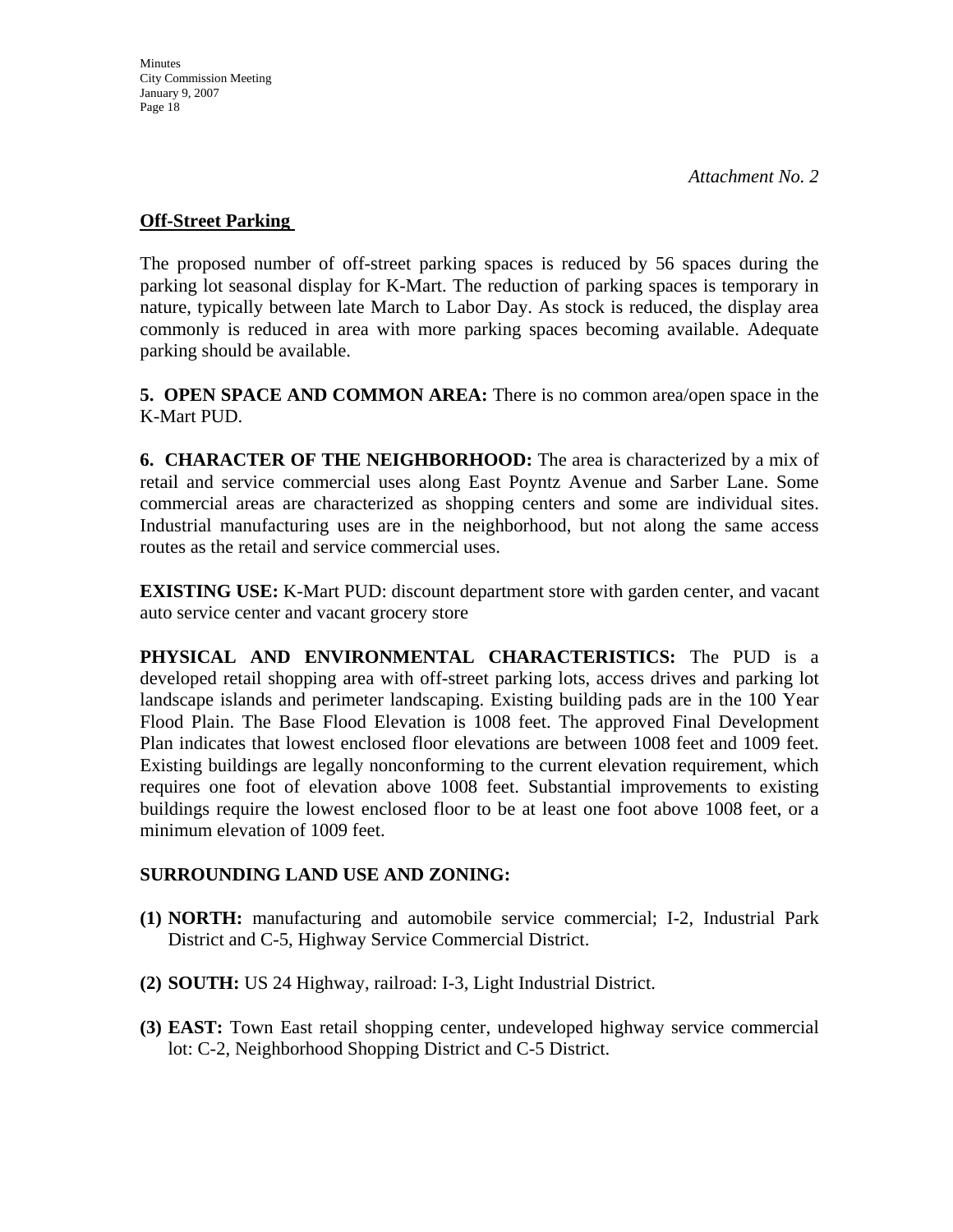**(4) WEST:** Sarber Lane, restaurant, grocery and furniture stores, auto repair; PUD and C-5 District.

#### **GENERAL NEIGHBORHOOD CHARACTER:** See above.

**SUITABILITY OF SITE FOR USES UNDER CURRENT ZONING:** The site is suitable for the permitted uses.

**COMPATIBILITY OF PROPOSED DISTRICT WITH NEARBY PROPERTIES AND EXTENT TO WHICH IT MAY HAVE DETRIMENTAL AFFECTS:** The proposed Amendment should not adversely impact surrounding properties. The adjoining property to the east is Town East shopping center, which is zoned C-2, Neighborhood Shopping District, and undeveloped C-5, Highway Service Commercial District. The shopping center consists of an "L" shaped building abutting the eastern wall of the vacant grocery building and a vacant C-5 lot, in the southwestern corner of the Town East shopping center. To the south are East Poyntz Avenue right-of-way and railroad tracks. To the north is an industrial park. To the west is Sarber Lane right-of-way, a restaurant, newly constructed and existing furniture stores, grocery store and auto service related services. The proposed Amendment adds all of the Permitted Uses of the C-2, Neighborhood Shopping District, which is generally consistent with the commercial nature of the surrounding neighborhood in which neighborhood shopping and highway service uses are allowed. Display of seasonal and other merchandise and goods is an accessory use of the existing K-Mart PUD.

Seasonal outdoor storage is consistent with activities on surrounding neighborhood properties such as Dillons and the Super Wal-Mart PUD.

**CONFORMANCE WITH COMPREHENSIVE PLAN:** The Manhattan Urban Area Comprehensive Plan identifies the K-Mart Shopping Center as Community Commercial (CC), which is a mix of retail and commercial services in a unified setting that serves the entire community. The proposed Amendment to the PUD will continue these types of activities and conforms to the Comprehensive Plan.

The proposed Amendment is generally in conformance with the Comprehensive Plan.

#### **ZONING HISTORY AND LENGTH OF TIME VACANT AS ZONED:**

- 1969: Annexed and zoned C-5, Service Commercial District, and I-2, Industrial Park District.
- 1973: Rezoned to Planned Unit Development for K-Mart, auto service and outdoor garden and food store.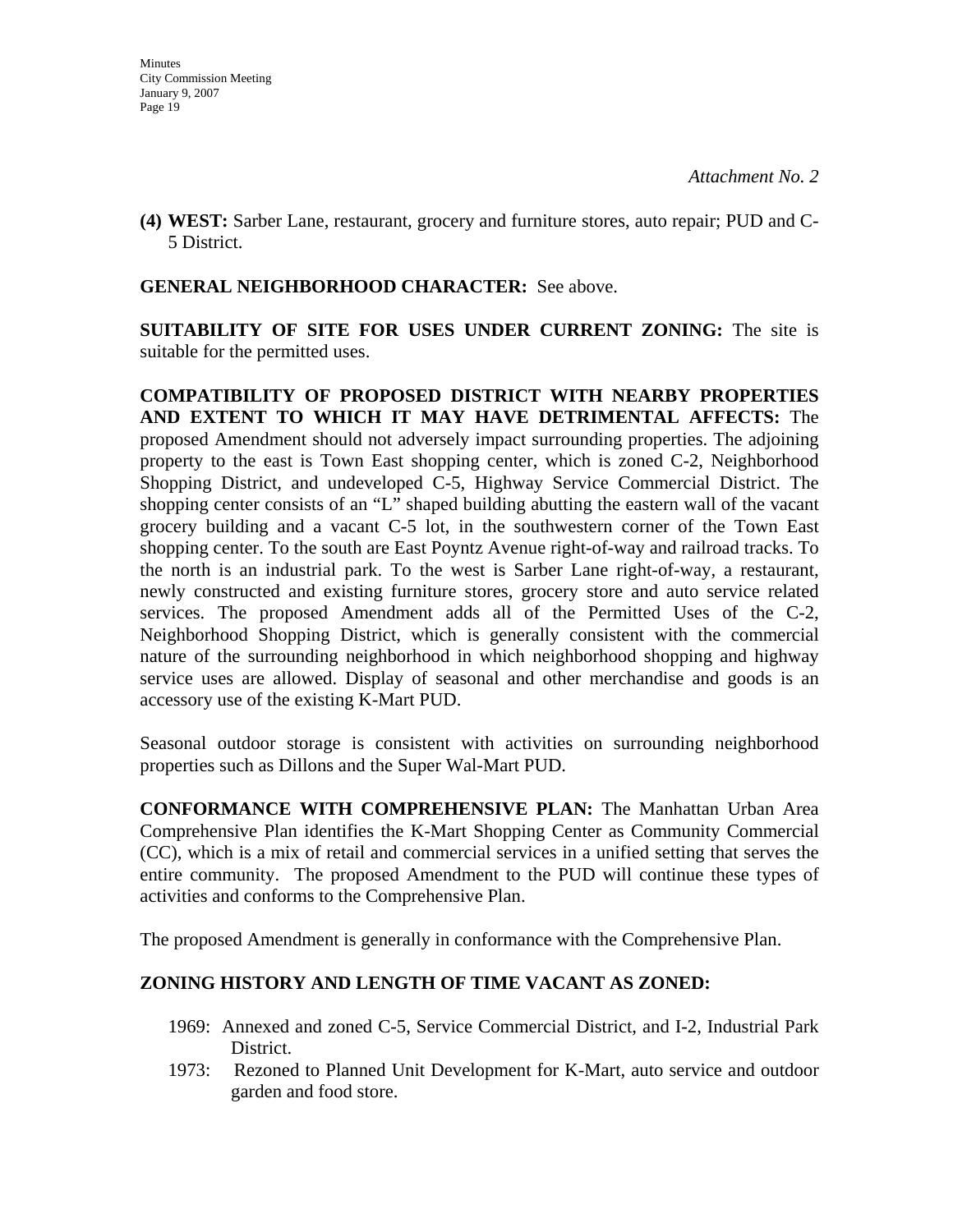1985: Amendment to add floor space to Food-4-Less building.

1987: Amendment to expand outdoor K-Mart garden center.

1990: Rezoned to a new Commercial Planned Unit Development in order to expand the existing K-Mart, alter landscaping, and to allow an automobile service center.

1997: Amend signage for auto service center.

2003: Amend signage and landscaping plans.

 2006: MUAPB conducts public hearing on October 16, 2006, and recommends denial of an Amendment to the K-Mart PUD. Applicant withdraws application.

**CONSISTENCY WITH INTENT AND PURPOSE OF THE ZONING ORDINANCE:** The intent and purpose of the Zoning Regulations is to protect the public health, safety, and general welfare; regulate the use of land and buildings within zoning districts to assure compatibility; and to protect property values. The PUD Regulations are intended to provide a maximum choice of living environments by allowing a variety of housing and building types; a more efficient land use than is generally achieved through conventional development; a development pattern that is in harmony with land use density, transportation facilities and community facilities; and a development plan which addresses specific needs and unique conditions of the site which may require changes in bulk regulations or layout.

The proposed Amendment is consistent with the intent and purposes of the Zoning Regulations, and the intent of the PUD Regulations.

**RELATIVE GAIN TO THE PUBLIC HEALTH, SAFETY AND WELFARE THAT DENIAL OF THE REQUEST WOULD ACCOMPLISH, COMPARED WITH THE HARDSHIP IMPOSED UPON THE APPLICANT:** There appears to be no relative gain to the public, which denial would accomplish. No adverse impacts to the public are expected. There may be a hardship to the applicant if the amendment is denied.

**ADEQUACY OF PUBLIC FACILITIES AND SERVICES:** Adequate public utilities and facilities are available to serve the PUD.

#### **OTHER APPLICABLE FACTORS:** None.

#### **STAFF COMMENTS:**

City Administration recommends approval of the proposed Amendment of the K-Mart Planned Unit Development with the following conditions of approval: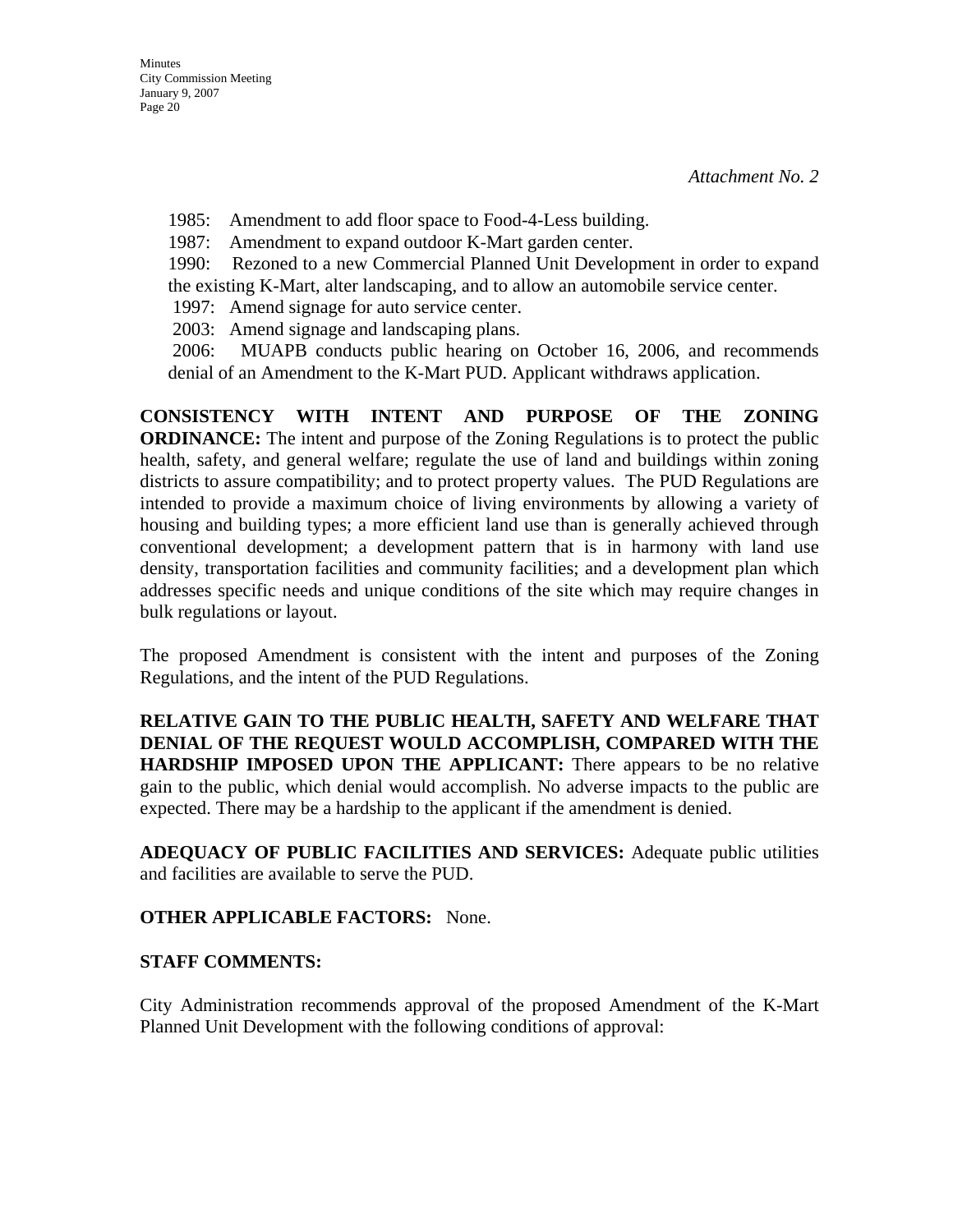- 1. Permitted Uses shall include: all of the Permitted Uses of the C-2, Neighborhood Shopping District to include: Fabric stores, Financial services, and Office supplies; and exclude from the proposed list of C-2 District Permitted Uses: Air conditioning, heating and plumbing sales, Churches, chapels, temples and synagogues, and Convenience stores.
- 2. Building façade and signs shall be provided, as proposed.
- 3. Exempt signage shall be permitted as described in Article VI, Section 6-104  $(A)(1), (2), (4), (5), (7)$  and (8); and Section 6-104 (B)(2), of the Manhattan Zoning Regulations. Temporary sales aids and portable signs, as described in Article VI, Signs, of the Manhattan Zoning Regulations, shall be prohibited.
- 4. Seasonal outdoor display, storage and sales shall be limited to the parking lot in front of K-Mart, to the west of the K-Mart Garden Center, and along the front of the buildings, as shown on the application documents.
- 5. Seasonal sales shall be limited to a period from March  $1<sup>st</sup>$  to Labor Day weekend of each year.
- 6. Seasonal sales shall include merchandise and goods such as, but not limited to, live landscape stock and related materials consisting of lawn chairs/furniture, overstock palletized goods and palletized rock/dirt and similar merchandise and goods.
- 7. Sidewalk sales shall be limited to a one (1) week period during the weeks of Memorial Day, July  $4<sup>th</sup>$ , and Labor Day.
- 8. Landscaping shall be maintained in good condition by the property owner.
- 9. The underground irrigation system shall be used to irrigate landscaping.
- 10. Landscaping shall be provided consistent with approved landscaping plans.
- 11. A Landscaping Performance Agreement between the City and the property owner shall be entered into, prior to issuance of a building permit.

## **ALTERNATIVES:**

- 1. Recommend approval of the proposed Amendment of the K-Mart Planned Unit Development, and Ordinance No. 4635, stating the basis for such recommendation.
- 2. Recommend denial of the proposed Amendment of the K-Mart Planned Unit Development, and Ordinance No. 4635, stating the specific reasons for denial.
- 3. Table the proposed Amendment(s) to a specific date, for specifically stated reasons.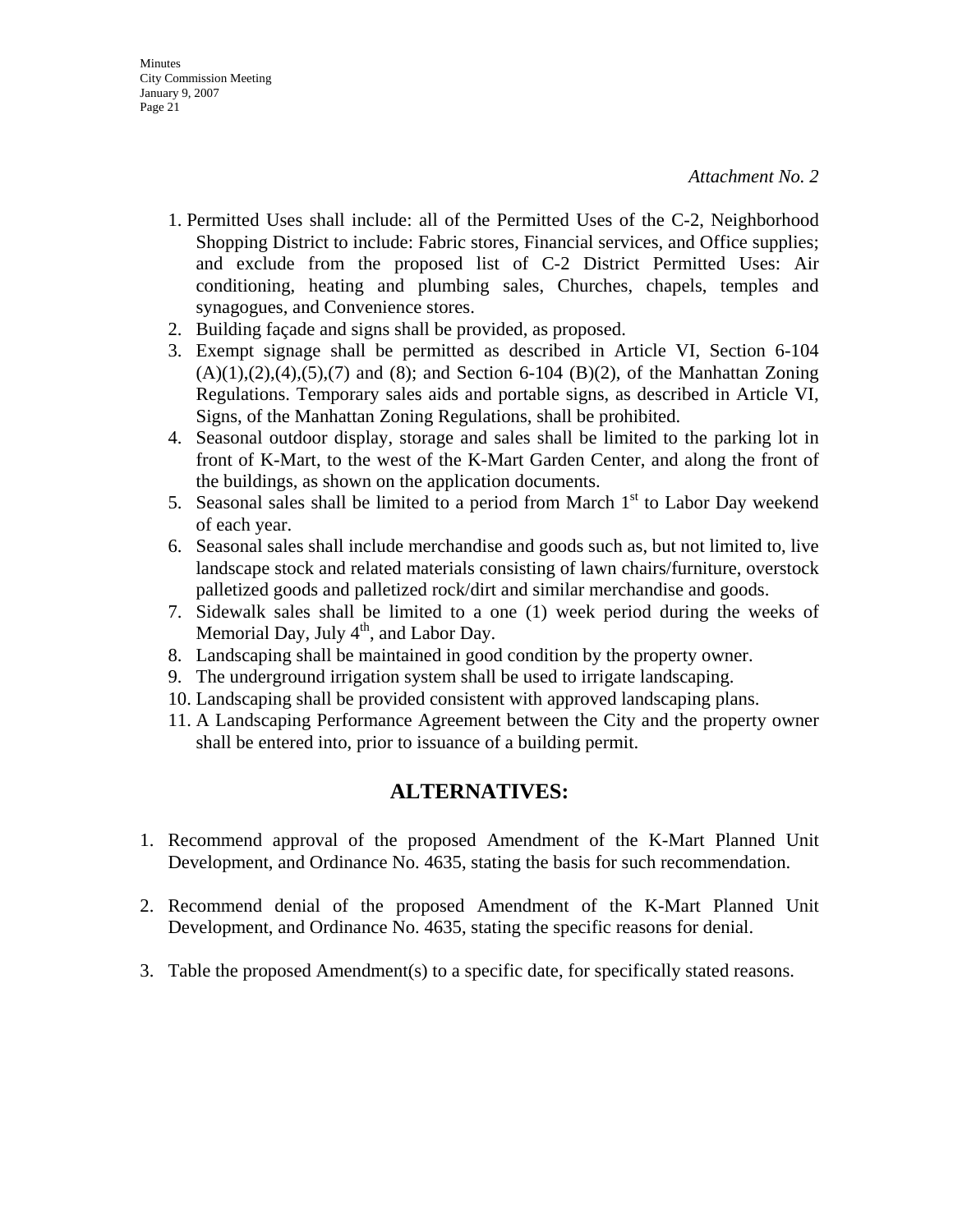*Attachment No. 2* 

## **POSSIBLE MOTION:**

The Manhattan Urban Area Planning Board recommends approval of the proposed Amendment of the K-Mart Planned Unit Development, and Ordinance No. 4635, based on the findings in the Staff Report, with the conditions recommended by City Administration.

**PREPARED BY:** Steve Zilkie, AICP, Senior Planner

**DATE:** December 12, 2006 06031